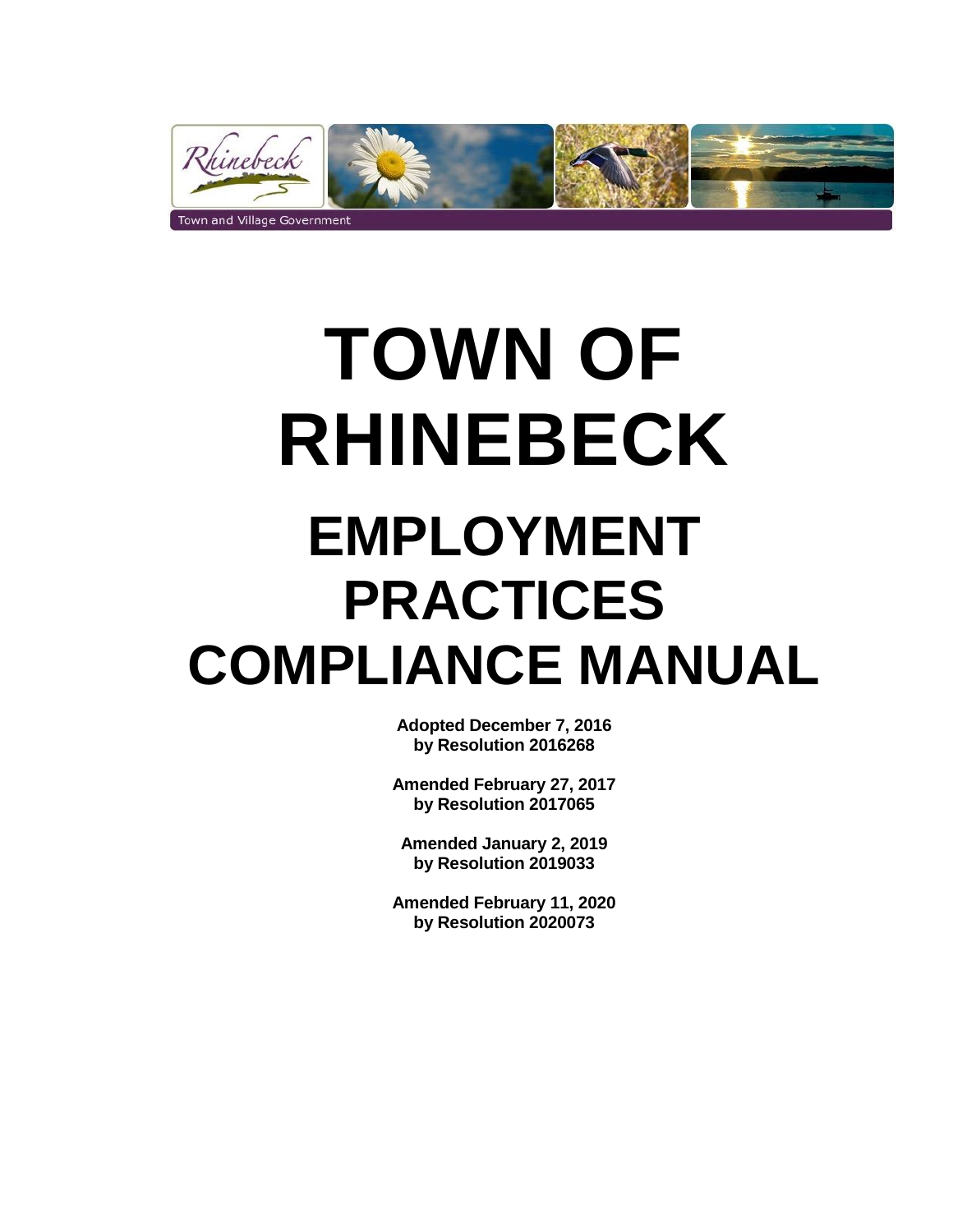| PART <sub>1</sub> | <b>INTRODUCTION</b><br><u> 1989 - Jan Bernard Bernard, menyebaratan banyak berasal dalam pada tahun 1980 - Perangai Perangai Perangai Pe</u> | 1              |
|-------------------|----------------------------------------------------------------------------------------------------------------------------------------------|----------------|
| 1.1               |                                                                                                                                              |                |
| 1.2               | Employment Practices Compliance Manual Disclaimers ___________________________1                                                              |                |
| 1.3               |                                                                                                                                              |                |
| 1.4               |                                                                                                                                              |                |
| 1.5               |                                                                                                                                              |                |
|                   |                                                                                                                                              |                |
| 2.1               |                                                                                                                                              |                |
| 2.2               |                                                                                                                                              |                |
| 2.3               |                                                                                                                                              |                |
| 2.4               |                                                                                                                                              | $\overline{2}$ |
| 2.5               |                                                                                                                                              | 3              |
| 2.6               |                                                                                                                                              |                |
| 2.7               |                                                                                                                                              |                |
| 2.8               |                                                                                                                                              |                |
| 2.9               |                                                                                                                                              |                |
| 2.10              |                                                                                                                                              |                |
| 2.11              |                                                                                                                                              |                |
|                   |                                                                                                                                              |                |
| 3.1               |                                                                                                                                              |                |
| 3.2               |                                                                                                                                              |                |
| 3.3               |                                                                                                                                              | $\overline{2}$ |
| 3.4               |                                                                                                                                              | 3              |
| 3.5               |                                                                                                                                              |                |
| 3.6               |                                                                                                                                              | $\overline{4}$ |
| 3.7               |                                                                                                                                              |                |
| 3.8               |                                                                                                                                              |                |
| 3.9               |                                                                                                                                              |                |
|                   |                                                                                                                                              |                |
|                   |                                                                                                                                              |                |
|                   |                                                                                                                                              |                |
|                   |                                                                                                                                              |                |
|                   |                                                                                                                                              |                |
|                   |                                                                                                                                              |                |
|                   |                                                                                                                                              |                |
|                   | 3.17 Maintenance of Work Area                                                                                                                |                |
|                   |                                                                                                                                              |                |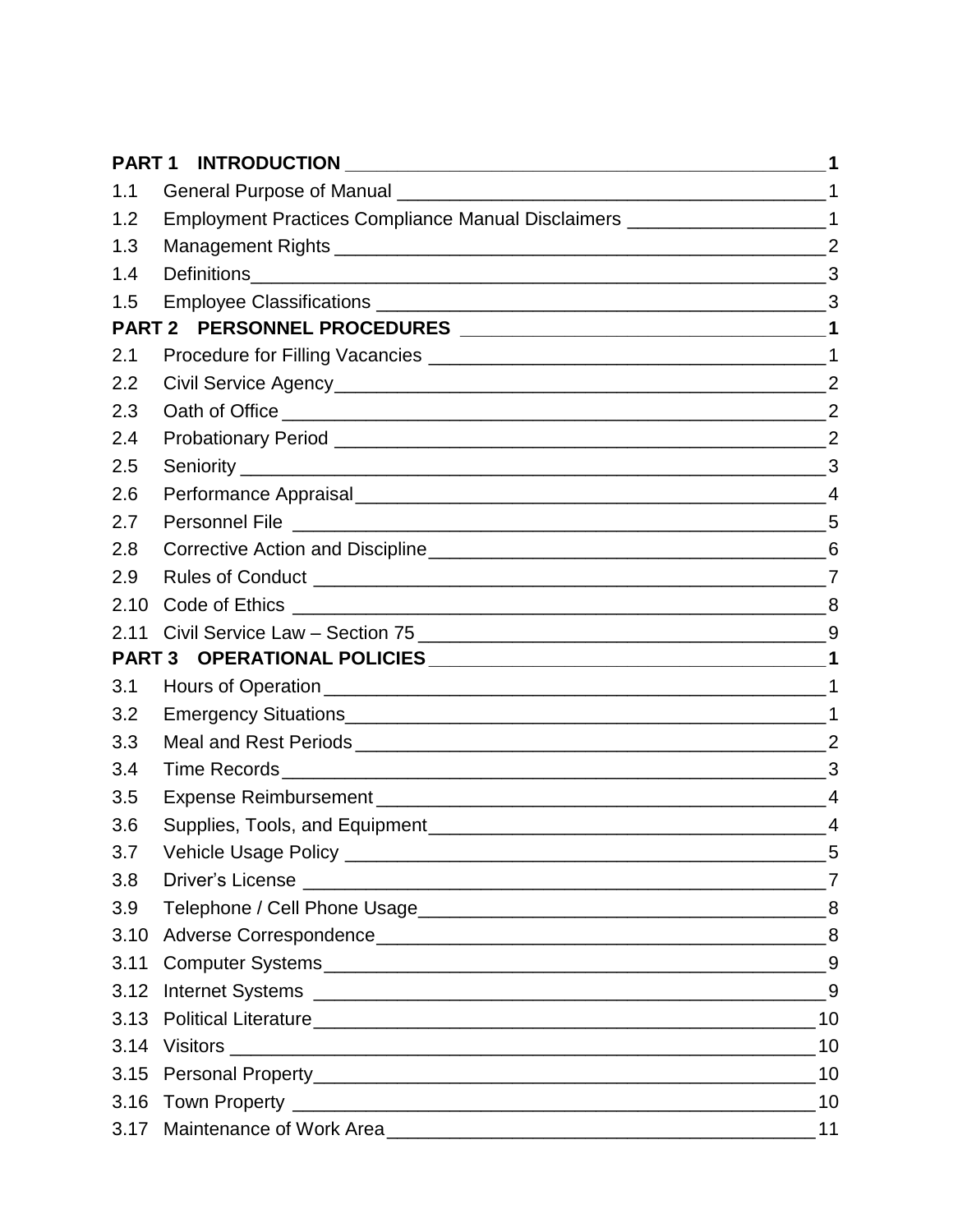|     |  | 11       |
|-----|--|----------|
|     |  |          |
|     |  |          |
|     |  |          |
|     |  |          |
|     |  |          |
|     |  |          |
|     |  |          |
|     |  |          |
|     |  |          |
|     |  |          |
| 5.4 |  |          |
|     |  |          |
|     |  |          |
|     |  |          |
|     |  | $\sim$ 1 |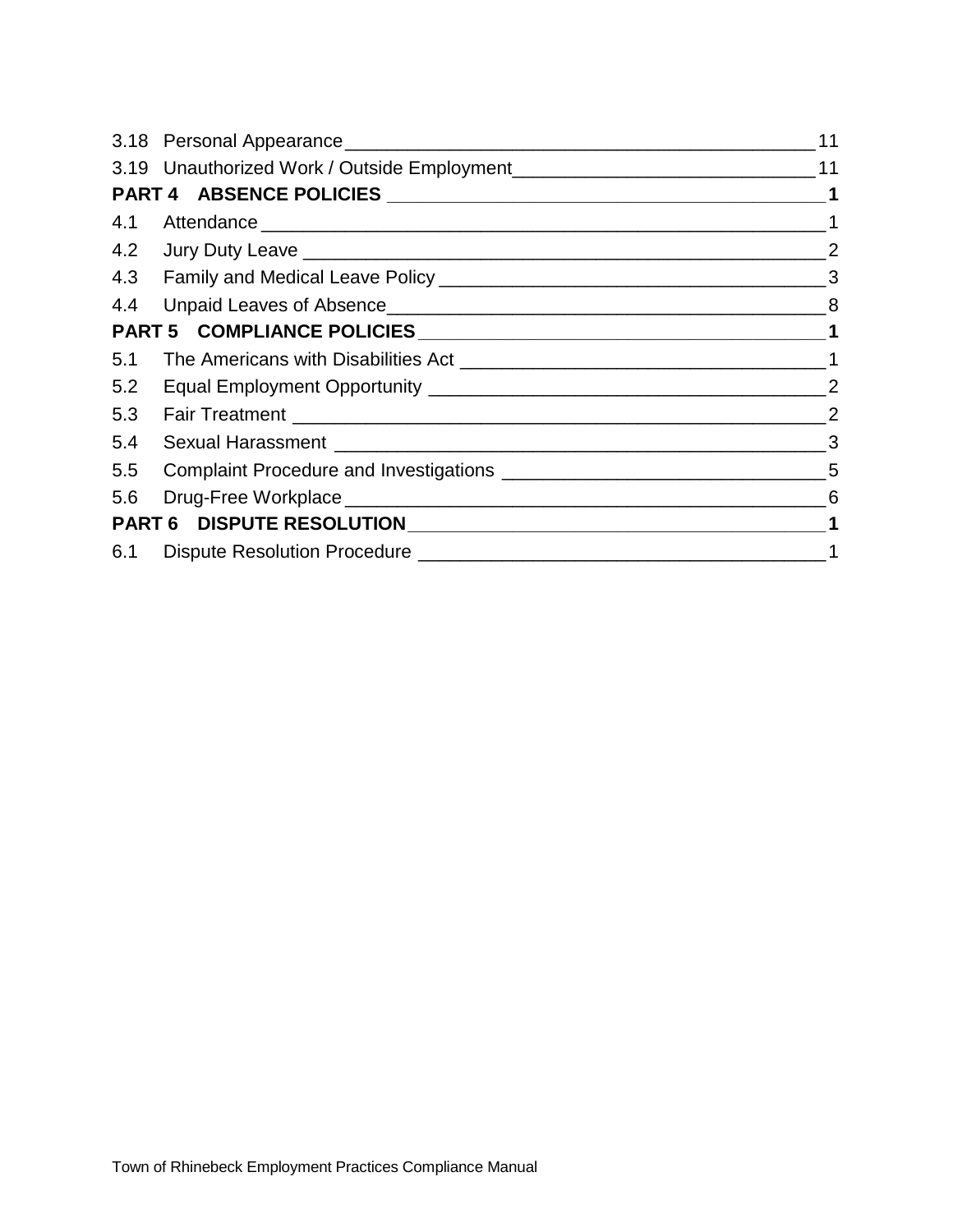## **PART 1 INTRODUCTION**

#### **1.1 General Purpose of Manual**

**1.1.1 Statement of Purpose:** The purpose of this Employment Practices Compliance Manual is to communicate important information about specific employment policies and practices of the Town of Rhinebeck - particularly those that pertain to various work rules and government regulations.

**1.1.2 Previous Manuals:** This Employment Practices Compliance Manual replaces any previous manual or handbook issued by the Town of Rhinebeck concerning the policies and practices contained within this manual.

**1.1.3 Questions:** Questions regarding this manual should be presented to the Town Supervisor. Any questions requiring interpretation of this Employment Practices Compliance Manual will be referred to the Town Board.

#### **1.2 Employment Practices Compliance Manual Disclaimers**

**1.2.1 Employment Contract:** This Employment Practices Compliance Manual is not a contract of employment, expressed or implied, and should not be construed as such.

**1.2.2 Policy Exceptions:** This Employment Practices Compliance Manual should not be interpreted as a guarantee that the policies and practices in it will be applied in all cases. Further, the Town Board may at its sole discretion, make exceptions to any part of this Employment Practices Compliance Manual where such exceptions are permissible by law.

**1.2.3 Governmental Regulations:** In the event a federal or state statute, rule, or regulation conflict with any provision contained in this Employment Practices Compliance Manual, then such statute, rule, or regulation will prevail.

**1.2.4 Collective Bargaining Agreements:** In the event an expressed provision within a collective bargaining agreement should conflict with an employment policy or practice within this Employment Practices Compliance Manual, the expressed provision of the collective bargaining agreement will control for those employees in the bargaining unit. If not, unless expressly excluded within a given section of this manual, this Employment Practices Compliance Manual will apply to all employees.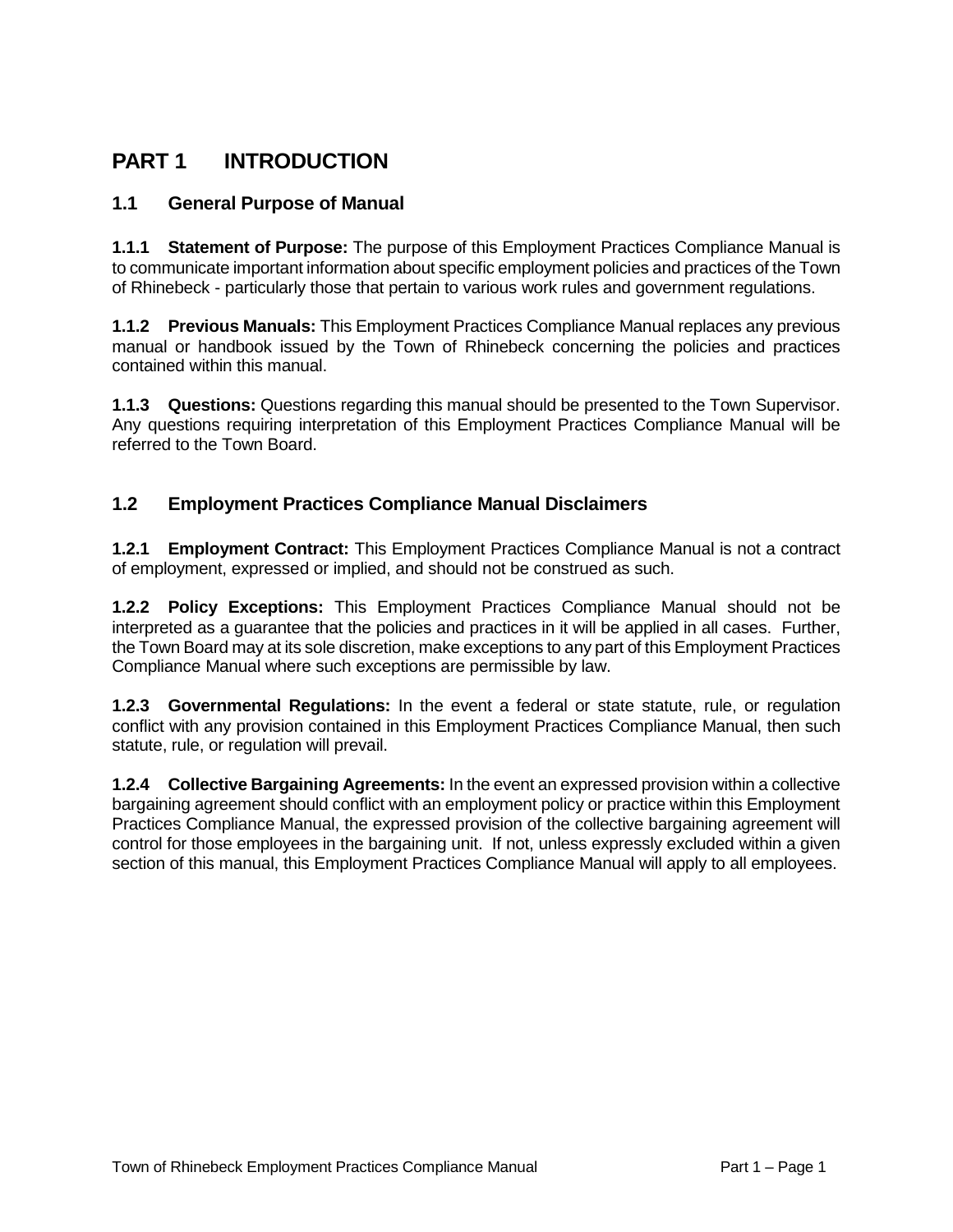#### **1.3 Management Rights**

**1.3.1 Management Rights Clause:** The rights and responsibilities to operate and manage the business and affairs of the Town of Rhinebeck are vested exclusively in the Town, and the Town not exercising any of these rights shall not be construed as a waiver of them. These rights and responsibilities include, by way of illustration and without being limited by past practice or otherwise, the right to:

- $\Box$  hire, assign, promote, transfer, furlough, lay off, evaluate, and discipline employees for just cause;
- $\Box$  select, test, train and determine the ability and qualifications of employees;
- $\Box$  determine, control and change work practices and schedules, work and shift assignments, hours of work, the size, composition and organization of the workforce, and job classifications, descriptions, content and standards;
- $\Box$  implement and comply with regulations and requirements issued by any government agency;
- $\Box$  make, modify and enforce rules of employee conduct and safety;
- $\Box$  determine, control and change the quality and nature of products, materials and services;
- $\Box$  introduce new or improved methods, equipment, techniques and processes;
- □ contract and subcontract for services; and
- $\Box$  exercise all other rights pertaining to the operation and management of the business and affairs of the Town of Rhinebeck.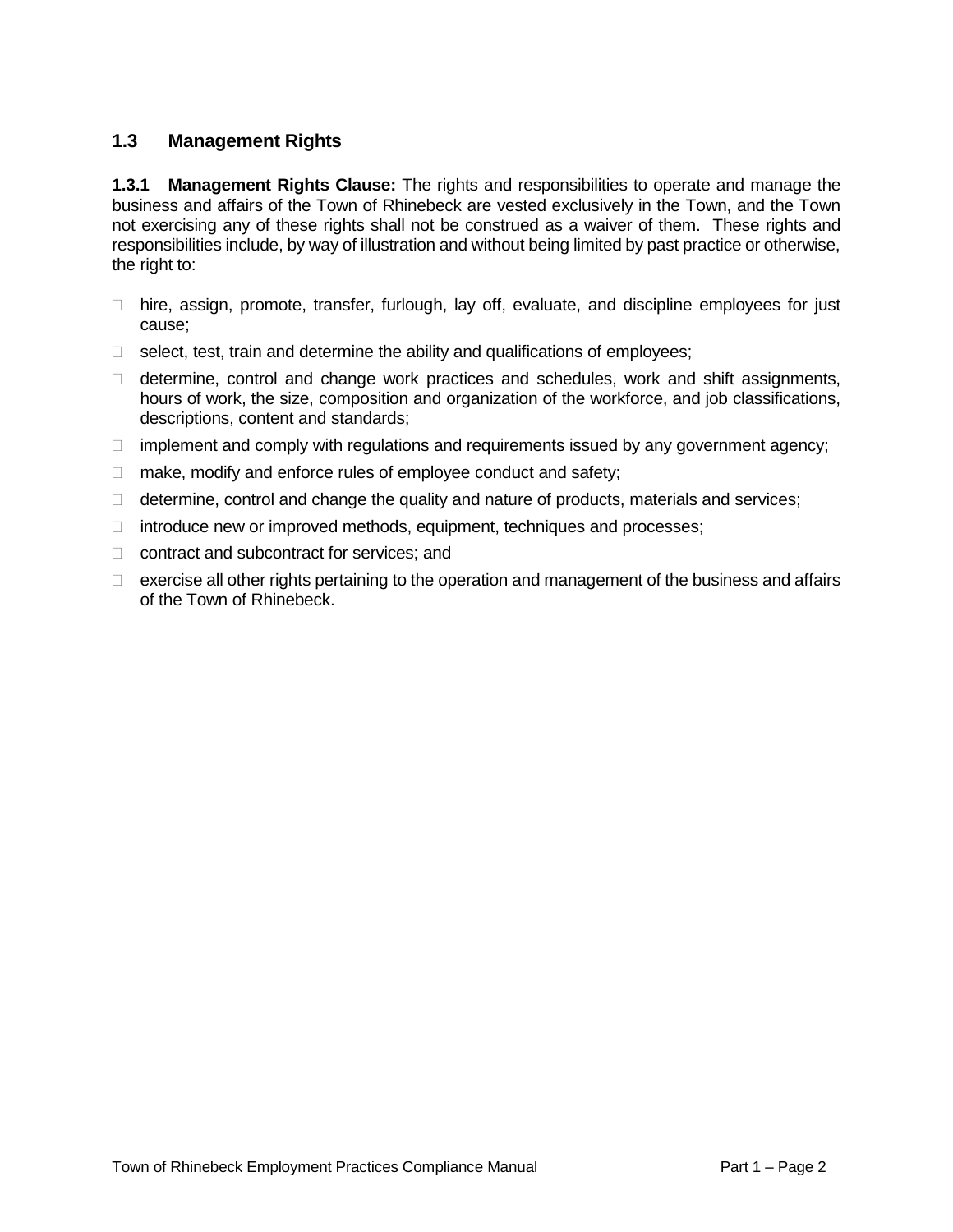#### **1.4 Definitions**

**1.4.1 Department Head:** For purposes of this Employment Policies and Practices Manual, "Department Head" means either the Town Supervisor, Superintendent of Highways, Town Justices, Town Clerk, as the case may be.

[Section 1.4.1 Amended by Resolution 2019033 January 2, 2019]

**1.4.2 Supervisory Employee:** For the purposes of this Employment Polices and Practices Manual, "supervisor" means the individual so designated by the Department Head to direct and inspect the performance of employees.

**1.4.3 Employee:** For the purposes of this Employment Policies and Practices Manual, the term "employee" means a person employed by the Town, including, but not limited to, provisional employees, probationary employees, temporary employees, seasonal employees, but not an Elected Official, appointee, or an independent contractor.

**1.4.4 Appointee:** For the purposes of this Employment Policies and Practices Manual, the term "appointee" means an appointed member of a board or commission.

#### **1.5 Employee Classifications**

**1.5.1 Full-Time Employee:** For purposes of this Employment Policies and Practices Manual, the term "full-time employee" will mean an **administrative/clerical employee** who is regularly scheduled to work a minimum of **thirty-five hours** per week throughout the year; or who is *regularly scheduled* to work at least a total of 1820 hours per year.

Notwithstanding the above, the term "full-time employee" will mean a **labor-intensive employee** who is regularly scheduled to work a minimum of **forty hours** per week throughout the year; or who is *regularly scheduled* to work at least a total of 2080 hours per year.

*An employee who is a member of a collective bargaining unit should refer to the collective bargaining agreement on the definition of full-time employee*.

**1.5.2 Part-Time Employee:** For purposes of this Employment Policies and Practices Manual, the term "part-time employee" will mean an employee who is regularly scheduled to work less than thirty-five per week throughout the year; or who is *regularly scheduled* to work less than a total of 1820 hours per year.

*An employee who is a member of a collective bargaining unit should refer to the collective bargaining agreement on the definition of part-time employee*.

**1.5.3 Temporary Employee:** For purposes of this Employment Policies and Practices Manual, a "temporary employee" will mean someone who is called in to work on an interim or "as-needed' basis for a specified period or to replace an employee who is on an approved leave of absence. Temporary employees will be hired in accordance with Civil Service guidelines.

**1.5.4 Seasonal Employee:** For the purpose of this Employment Policies and Practices Manual, a "seasonal employee" shall mean someone employed to work for a given season. Seasonal employees will be hired in accordance with Civil Service guidelines.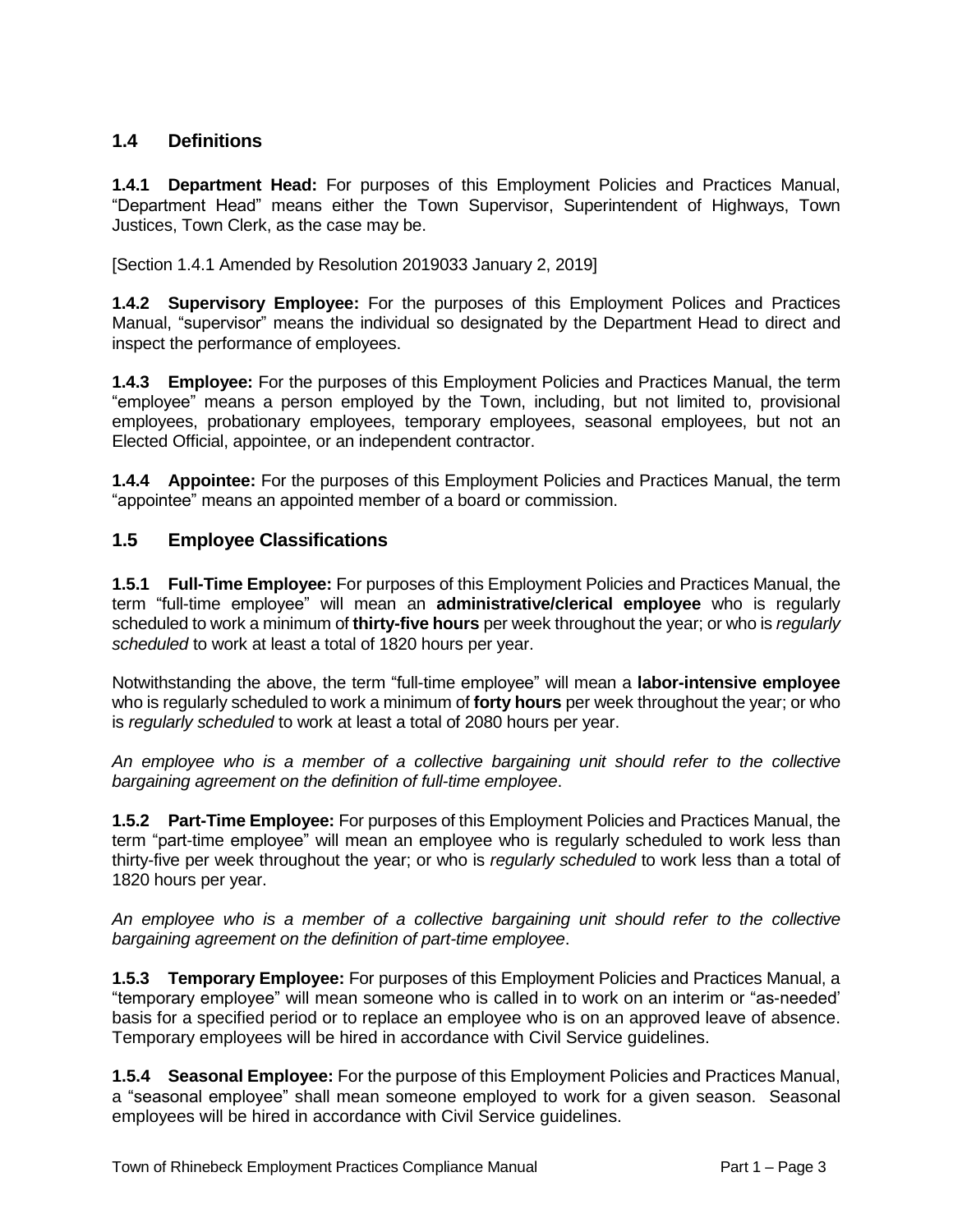## **PART 2 PERSONNEL PROCEDURES**

#### **2.1 Procedure for Filling Vacancies**

**2.1.1 Initiation of Procedure for Filling Vacancies:** In the event a Department Head needs to create a new position or fill a vacancy in an existing position, the Department Head should notify the Town Supervisor and prepare a summary of the duties, responsibilities, and requisite skills and qualifications. The Town Board will determine if the vacancy is to be filled; whether the position is to be filled as a full-time, part-time, temporary, or seasonal position; and determine if the position is funded with appropriations. Thereafter, the Town Supervisor will contact the Dutchess County Department of Human Resources to confirm that the job title is approved for the Town of Rhinebeck or, if the job title has not been approved, to request that the agency commence the approval process.

**2.1.2 Notification of Vacancies:** A position vacancy announcement will be posted on the Town's official bulletin boards and the Town's website. For certain positions, the Town Board may determine to advertise the vacancy or use other means to create a group of applicants.

**2.1.3 Employment Applications:** Misrepresentations, falsifications, or substantial omissions in the employment application may exclude the applicant from further consideration or, if employed, result in termination of employment.

**2.1.4 References and Background Checks:** Applicants will be required to complete and sign an employment verification information request form, background verification authorization form, hold harmless statement, and, when appropriate, a credit and consumer report authorization form. Thereafter, the Town Supervisor, or designee, will check the employment references of final applicants.

**2.1.5 Appointment to Vacancies:** Unless otherwise prescribed by the State of New York, the selection of internal and/or external applicants will be at the sole discretion of the Town Board.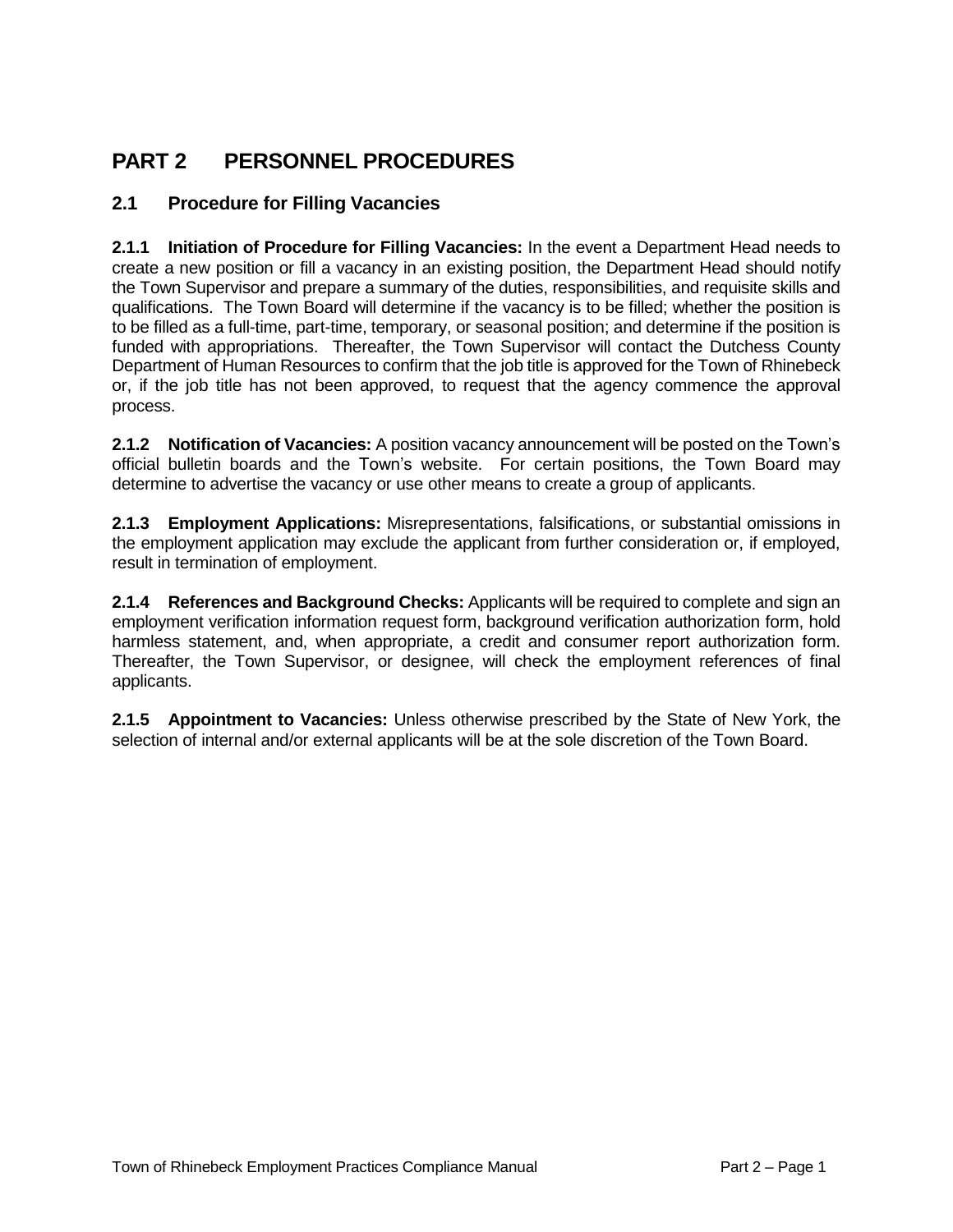#### **2.2 Civil Service Agency**

**2.2.1** The *Rules for the Classified Civil Service of Dutchess County* pertain to employees of the Town of Rhinebeck. As the civil service agency for all local government entities within Dutchess County, the Dutchess County Department of Human Resources conducts civil service examinations, establishes and maintains eligible lists for filling positions, classifies positions, reviews and approves appointments and personnel changes, maintains employee roster records and position records, certifies municipal payrolls, and advises appointing authorities on Civil Service Law and Rules.

#### **2.3 Oath of Office**

**2.3.1 Town Officer:** Each Town Officer as defined in the Town Law and the Public Officers Law, must take the Oath of Office in accordance with Town Law Section 25 and Public Officers Law Section 10, which must be administered prior to commencing the duties of the position and be filed in the office of the Town Clerk within thirty calendar days of commencement of the term of office. Each official who is re-elected or re-appointed to a subsequent term must take the Oath of Office for each term.

**2.3.2 New Employees:** Each newly hired employee, except a temporary employee or seasonal employee, must take the Oath of Office. The Oath must must be administered prior to commencing the duties of the position and be filed in the office of the Town Clerk within thirty calendar days of commencement of the term of office.

#### **2.4 Probationary Period**

**2.4.1 Length of Probationary Period:** An employee's original appointment to a position in the exempt, competitive, non-competitive, or labor class will be as prescribed in the Rules for the Classified Civil Service of Dutchess County.

*An employee who is a member of a collective bargaining unit should refer to the collective bargaining agreement on the length of the probationary period*.

**2.4.2 Successful Completion of Probationary Period:** In accordance with the Rules for the Classified Civil Service of Dutchess County, following the completion of the maximum probationary period, the appointment will become permanent upon successful completion of the probationary period, unless the probationary period was extended in accordance with the Rules for the Classified Civil Service of Dutchess County.

**2.4.3 Failure to Successfully Complete Probationary Period:** The Town may dismiss an employee from employment at any time after the completion of the minimum probationary period and on or before completion of the maximum probationary period. If the performance or conduct of an employee serving a probationary period is not satisfactory and such employee had previously been a permanent employee of the Town who had been promoted or transferred, the employee shall be returned to the employee's former permanent position at the end of the probationary period.

*An employee who is a member of a collective bargaining unit should refer to the collective bargaining agreement on failure to complete the probationary period*.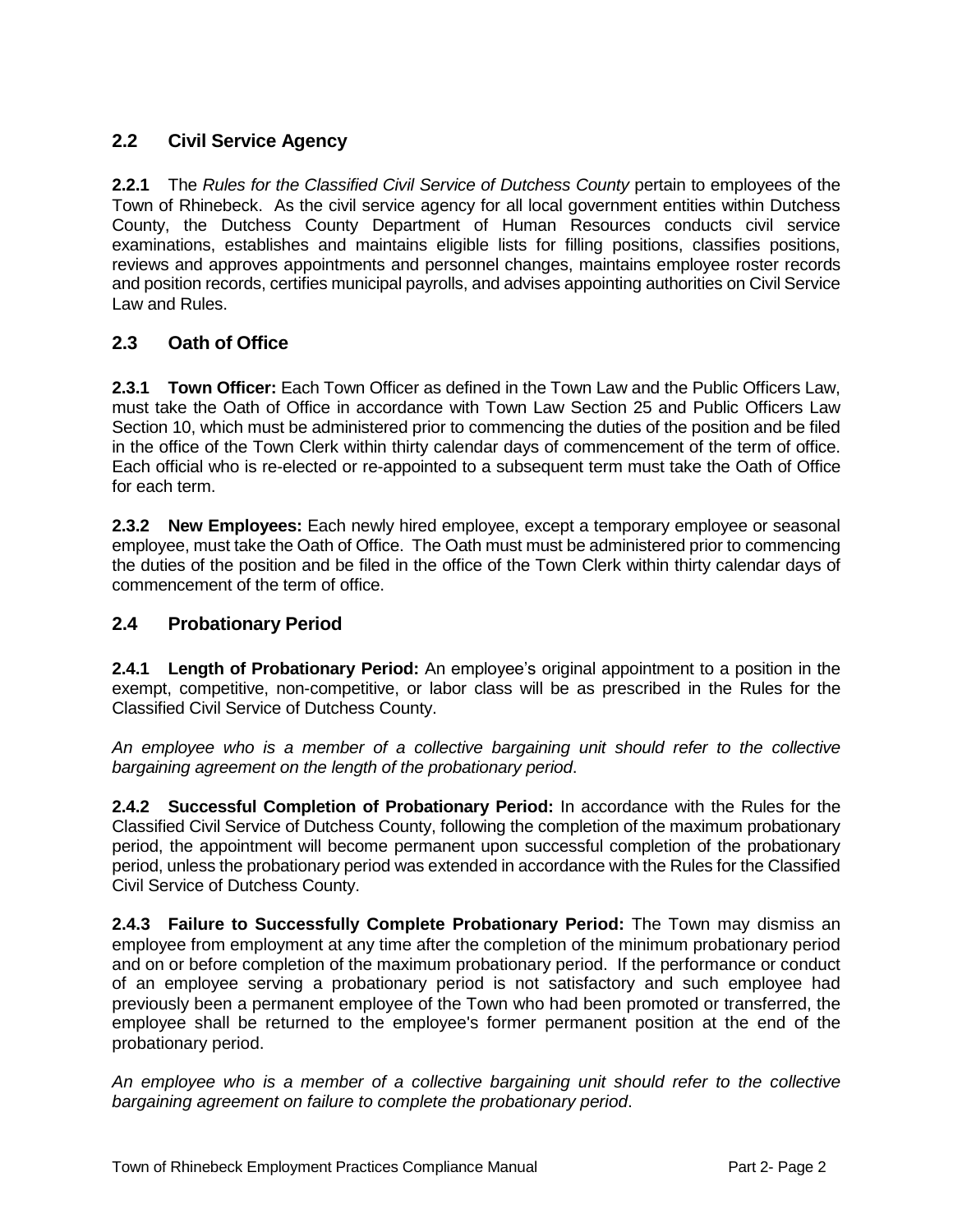#### **2.5 Seniority**

**2.5.1 Service Seniority:** Whenever seniority is to be used in making an employment decision, seniority will be determined by the employee's length of continuous service with the Town of Rhinebeck.

*An employee who is a member of a collective bargaining unit should refer to the collective bargaining agreement on the definition of seniority*.

**2.5.2 Computation of Seniority:** For the purpose of calculating the length of service of a full-time employee, one year will be credited for each year of service beginning on the employee's initial date of hire as a full-time employee.

For the purpose of calculating length of service of a part-time employee in an administrative position or clerical position, one year of service will be credited for every 2080 hours of paid work and paid leave.

*An employee who is a member of a collective bargaining unit should refer to the collective bargaining agreement on the computation of seniority*.

**2.5.3 Same Length of Service:** In the event two or more employees have the same length of service, the employee with the earliest day of hire will have greater seniority. In the event two or more employees have the same length of service and the date of hire, such employees will have their individual seniority determined by lot.

**2.5.4 Leave of Absence:** An employee will not accrue seniority while the employee is on an approved unpaid leave of absence beyond thirty calendar days or while the employee is in layoff status beyond thirty calendar days. Such leave will not be considered as a break in "continuous service".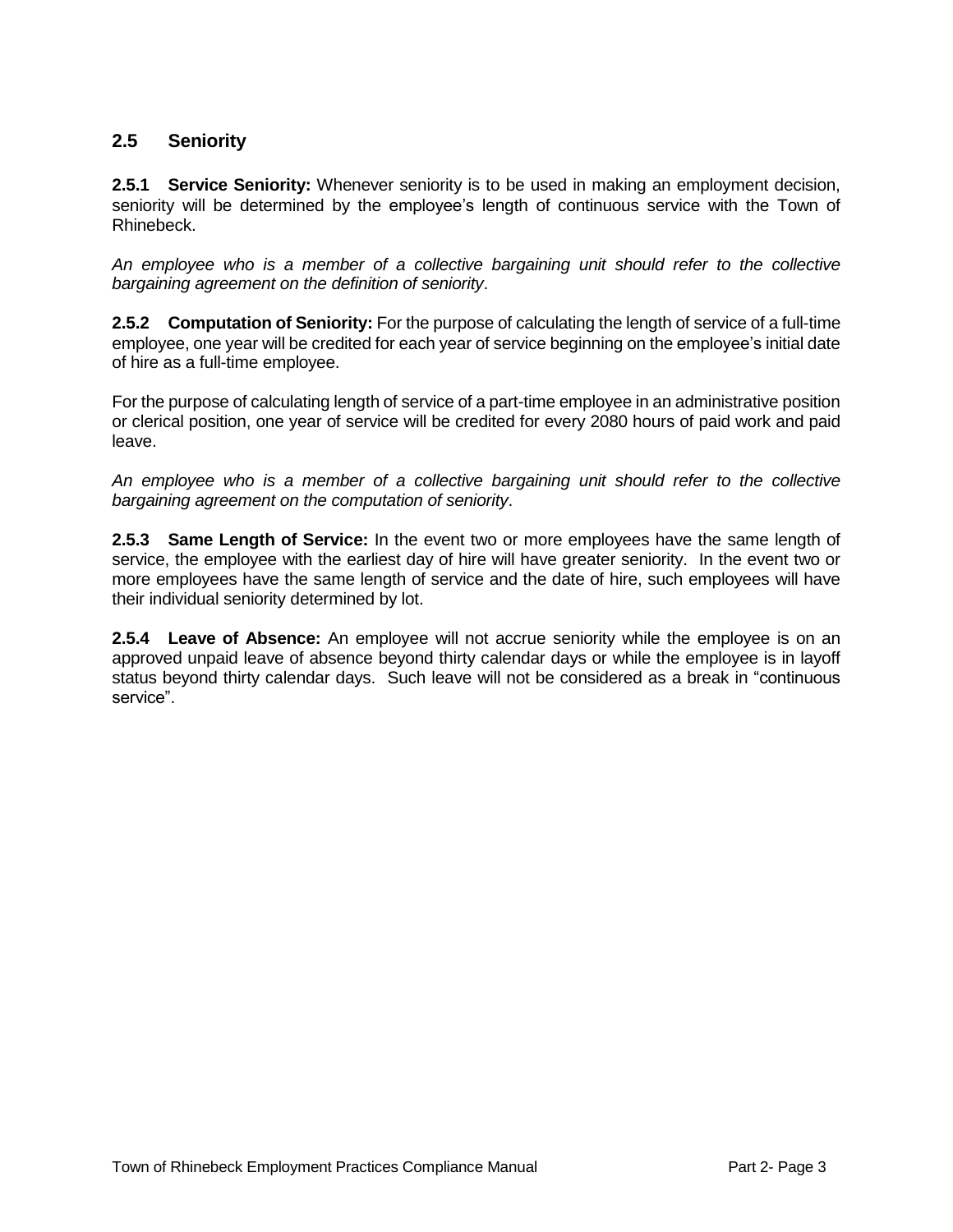#### **2.6 Performance Appraisal**

**2.6.1 Purpose and Criteria:** The purpose of the performance appraisal is to recognize an employee's achievement of performance standards and goals, identify and correct performance problems, encourage career development and growth, and set goals for the next appraisal period. The performance appraisal will take into consideration the employee's work quality, job knowledge, initiative, attendance, teamwork, conduct, communication skills and such other criteria that properly reflect the employee's performance.

**2.6.2 Frequency:** A formal performance appraisal will be conducted annually for all employees who are not in a collective bargaining unit. Informal evaluations may occur throughout the year. When deemed appropriate, formal performance appraisals may be conducted more or less frequently than annually.

**2.6.3 Evaluation Procedure:** The Department Head, with input from the department liaison, will complete the Performance Appraisal Form prior to meeting with the employee. Thereafter, the Department Head and the department liaison from the Town Board will meet with the employee to review the performance appraisal report.

**2.6.4 Deficiencies:** Should deficiencies be recorded in the performance of the employee, the employee will receive written recommendations for improvement.

**2.6.5 Employee Reply:** An employee's written comments, if any, will be attached to the performance appraisal report and included in the employee's personnel file.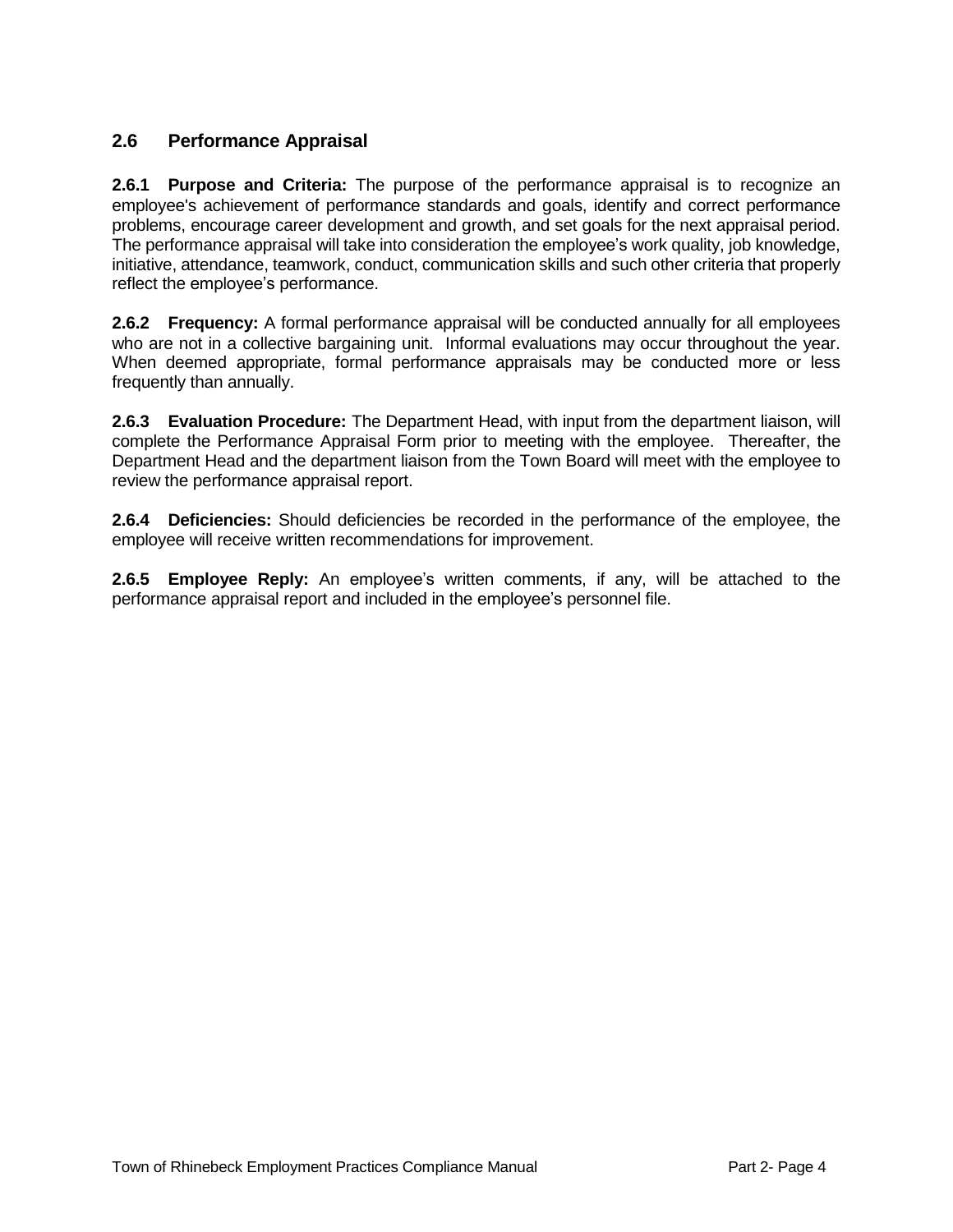#### **2.7 Personnel File**

**2.7.1 Content:** The records maintained by the Town include, but are not limited to, Employment Applications, Report of Personnel Change Forms (MSD-426), copies of job-required licenses and certificates, Federal and State Withholding Tax Forms, Immigration Form 1-9 Forms, Retirement Enrollment/Waiver Forms, Health Insurance Enrollment/Waiver Forms, disciplinary and grievance notices, letters of acclamation, and probationary reports.

**2.7.2 Location of Files:** All original personnel records for current employees will be kept in a location designated by the Town Supervisor office and will be maintained and controlled by the Town Supervisor. All Immigration (I-9) Forms will be kept in a separate file apart from the employee's personnel file. All employee medical records will be kept in a separate locked file apart from the employee's personnel file and will be maintained and controlled by the Town Supervisor. All employee substance testing records will be kept in a separate locked file apart from the employee's personnel file and will be maintained and controlled by the Town Supervisor.

**2.7.3 Change in Status:** An employee must immediately notify the office of the Town Supervisor of a change of name, address, telephone number, marital status, number and age of dependents, beneficiary designations, and who to notify in case of emergency.

**2.7.4 Employee Access:** A current employee may review and copy the contents of the employee's own personnel file; however, access to certain documents may be limited, for example: an employee may not have unrestricted access to attorney work products, confidential memoranda, letters of reference, and unsolicited complaints. A current employee may review the contents of the employee's own personnel file by submitting a written request to the Town Supervisor. Someone authorized by the Town Supervisor must be present when the employee inspects the file. An employee may not copy, remove, or place any material in the employee's personnel file without the approval of the Town Supervisor.

*An employee who is a member of a collective bargaining unit should refer to the collective bargaining agreement on access to personnel files*.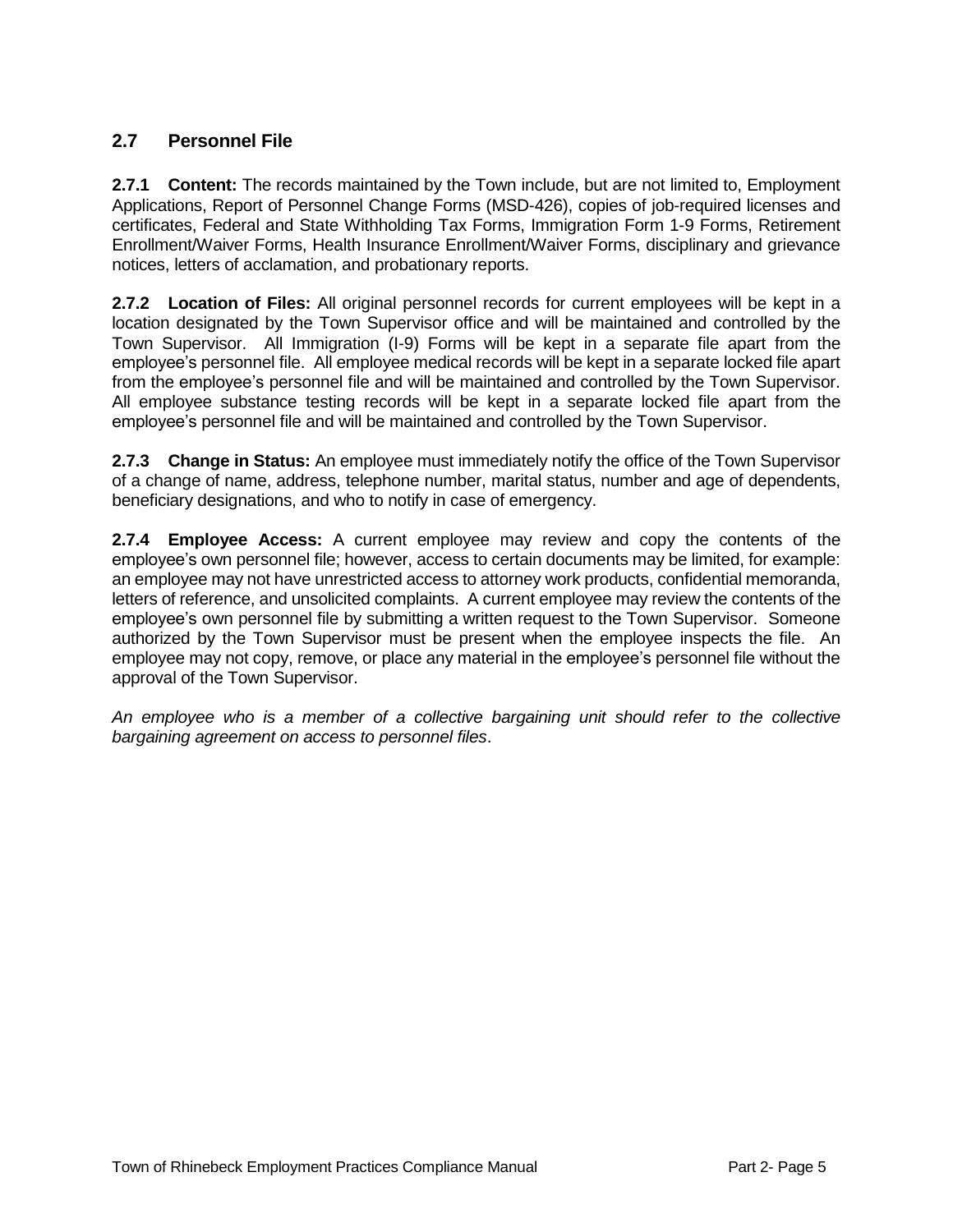#### **2.8 Corrective Action and Discipline**

**2.8.1 Policy Statement:** It is the policy of the Town of Rhinebeck that certain rules and regulations regarding employee and appointee behavior are necessary for the benefit and safety of all employees and appointees, the efficient operation of the Town, and the delivery of services to residents of the Town. Any conduct that interferes with operations, that discredits the Town, or that is offensive to residents or other employees and appointees will not be tolerated. An employee or appointee must conduct oneself in a positive manner so as to promote the best interests of the Town.

**2.8.2 Counseling:** Counseling employees and appointees, rather than initiating formal disciplinary action, may be the appropriate first step in addressing misconduct or performance deficiencies. The purpose of counseling is to inform the employee or appointee of the misconduct or the performance deficiency, deter its recurrence, and inform the employee or appointee of the consequences if the conduct is repeated or the performance is not improved. The counseling will be documented in writing and the employee or appointee will be required to acknowledge receipt by signing the memorandum.

**2.8.3 Discipline:** Depending on the circumstances, the Town will normally apply "progressive discipline" which may include, but is not limited to, a written reprimand, suspension without pay, demotion, or termination of employment. Notwithstanding the above, the Town has the right to discipline employees and appointees without engaging in progressive discipline if the situation so warrants and the right to impose penalties in any manner it deems appropriate.

**2.8.4 Investigations:** In most situations, an investigation will be conducted by the appropriate Department Head or other designated person. Unless otherwise authorized by the Town Board, employees and appointees who are participants in an investigation are not to disclose the content or particulars of the investigation. All employees and appointees are required to fully cooperate in the investigation and respond truthfully to all questions. Failure to cooperate and to be truthful may subject the employee or appointee to appropriate corrective action. The Town has the right to suspend an employee or appointee, with or without pay, while an investigation is conducted.

**2.8.5 Due Process Procedures:** Employees covered by **Section 75 of New York State Civil Service Law** will be disciplined in accordance with the procedures contained therein.

*An employee who is a member of a collective bargaining unit should refer to the collective bargaining agreement on the subject of the disciplinary procedure, wherein the negotiated procedure is the only method of resolving challenges to disciplinary action and wholly replaces the provisions set forth in Section 75 and Section 76 of New York State Civil Service Law*.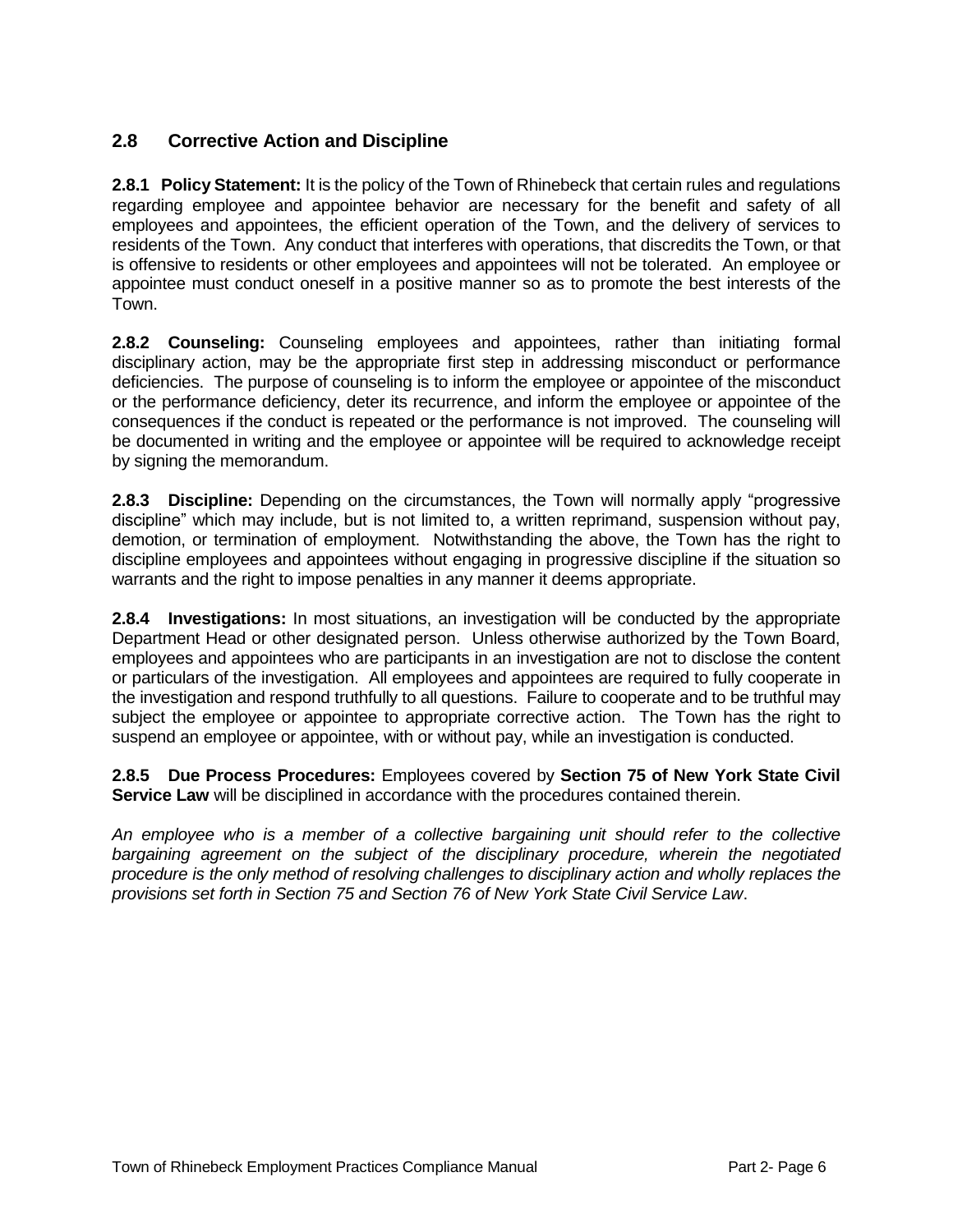#### **2.9 Rules of Conduct**

**2.9.1 Prohibited Conduct:** An employee or appointee who is found to have violated the policies, procedures, rules, or regulations communicated in this Employment Practices Compliance Manual or is found to have engaged in misconduct or has failed to correct poor performance may be subject to disciplinary action.

**2.9.2 Per Se Violations:** The actions listed in this section will generally be regarded as just cause for immediate termination of employment or appointment. This list is illustrative and is not intended to limit the Town's right to impose discipline in other appropriate cases.

- □ Harassing (including sexual harassment), intimidating, coercing, threatening, assaulting, or creating a hostile environment against another employee, appointee, Elected Official, resident of the Town, or any other person, whether on or off Town premises.
- □ Possession of weapons, including but not limited to firearms, explosives, or knives (except for pocket knives) on Town property or in Town vehicles.
- $\Box$  Possession, use, or being under the influence of alcohol or controlled substances during hours of work or while on Town property or in Town vehicles.
- $\Box$  Willful or deliberate abuse, destruction, defacement, or misuse of Town property or the property of another employee, appointee, Elected Official, resident of the Town, or any other person.
- $\Box$  Theft or unauthorized possession, use, or removal of Town property or the property of another employee, appointee, Elected Official, resident of the Town, or any other person.
- $\Box$  Falsification or alteration of any records or reports including but not limited to employment applications, time records, work records, medical reports, absence reports, work-related injury reports, and claims for benefits provided by the Town.
- **Preparation or manipulation of another employee's time record.**
- $\Box$  Acts of sabotage, including the work of another employee or appointee.
- Willfully making false statements about another employee, appointee, Elected Official, or resident of the Town.
- Gross insubordination or willful refusal to comply with the lawful order or instruction of a Department Head.
- $\Box$  Violation and/or disregard of safety rules or safety practices in such a way that jeopardizes the safety of the employee, another employee, appointee, Elected Official, resident of the Town, or any other person.
- □ Willfully making unauthorized expenditure of Town funds.
- $\Box$  Illegal gambling while on duty.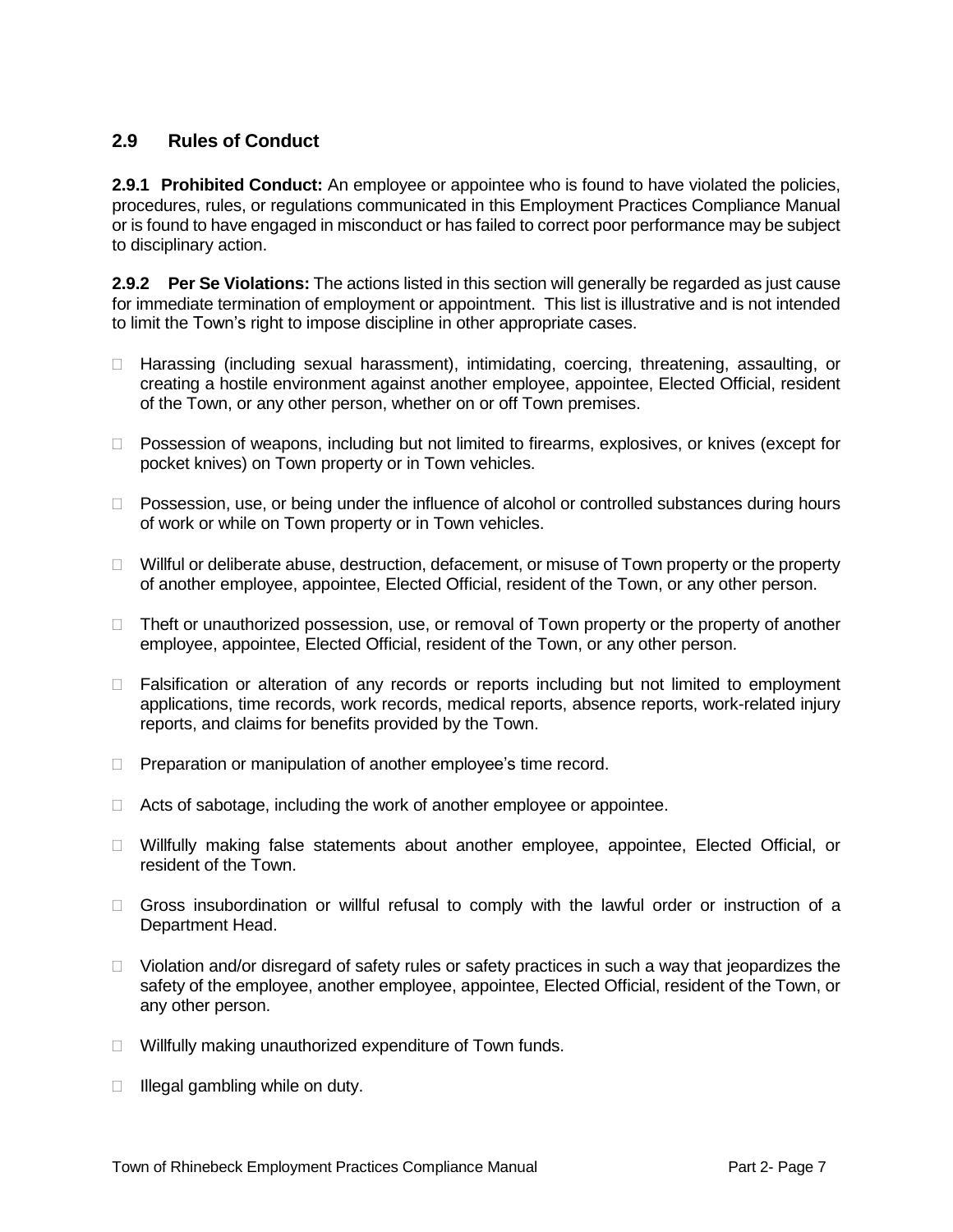**2.9.3 Misconduct:** An employee or appointee found to have committed any of the actions listed in this section will be subject to appropriate disciplinary action, including termination of employment or appointment. This list is illustrative and is not intended to limit the Town's right to impose discipline in other appropriate cases.

- □ Willful violation of Town's laws, policies, procedures, rules, or regulations.
- $\Box$  Willful refusal to comply with the lawful order or instruction of a Department Head.
- $\Box$  Willful work slow down, work stoppage, or interfering with or restricting the performance of another employee or appointee or in any other way interfering with Town operations.
- $\Box$  Improper performance of job duties or repeated failure to perform assigned duties and responsibilities;
- $\Box$  Careless or negligent use or operation of equipment, including vehicles and machinery;
- □ Sleeping on the job.
- $\Box$  Personal activity during paid work time without the expressed permission of the appropriate supervisor.
- □ Disruptive, loud, and boisterous behavior or horseplay in the workplace.
- $\Box$  Abusive language in the workplace, including racial slurs and epithets.
- $\Box$  Posting, removing, or defacing of notices, signs, or other written material without prior approval.
- $\Box$  Leaving work area without permission, as defined by the Department Head;
- □ Excessive tardiness and/or absences:
- □ Unauthorized absences or repeated failure to give proper notice.

#### **2.10 Code of Ethics**

**2.10.1 Policy Statement:** Pursuant to the provisions of Section 806 of the General Municipal Law, the Town Board recognizes that there are rules of ethical conduct for Elected Officials and employees which must be observed so as to maintain a high degree of moral conduct and public confidence. Therefore, the Town Board has adopted rules of ethical conduct which are in addition to Article 18 of the General Municipal Law and any other law pertaining to ethical conduct or interest in contracts.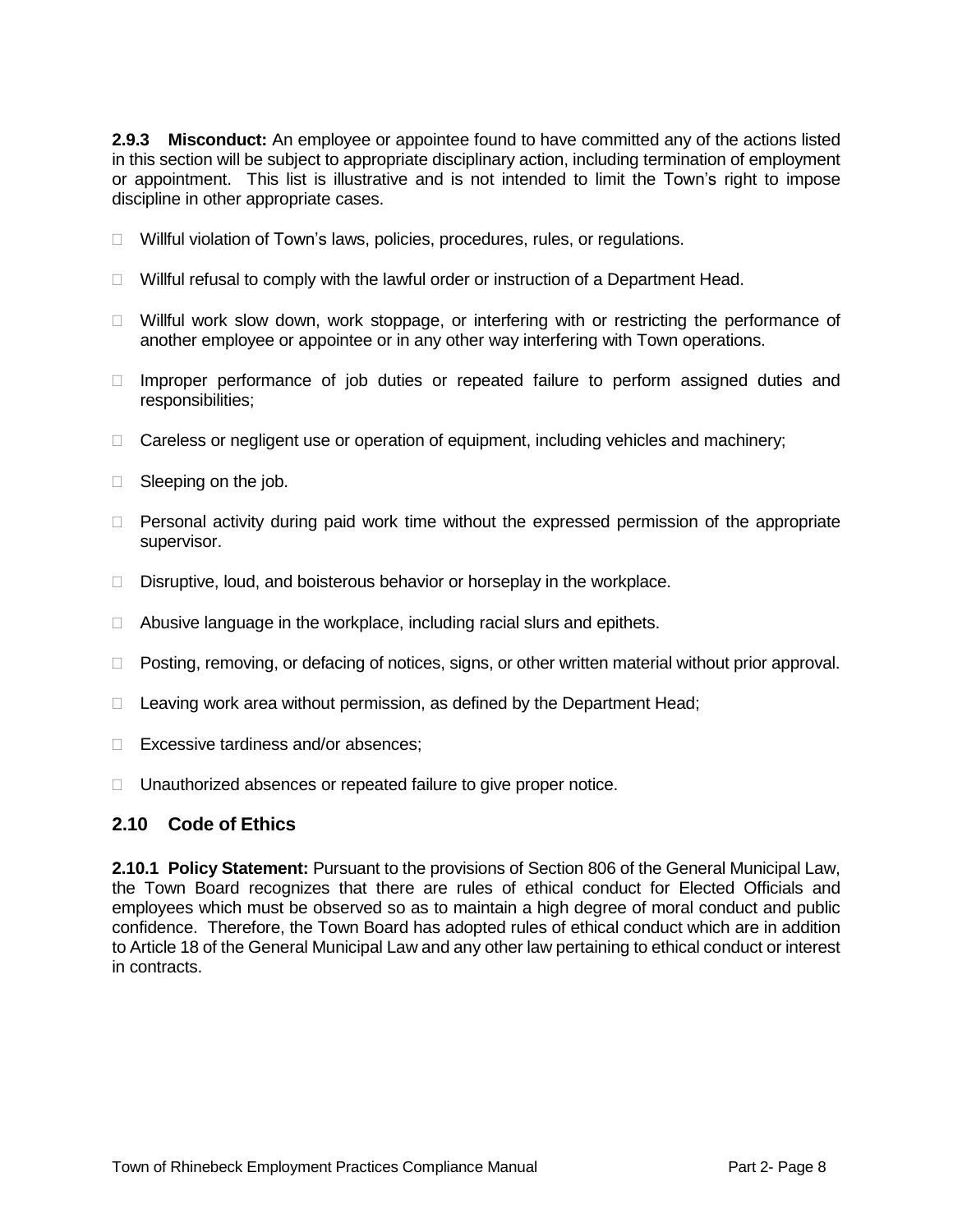#### **2.11 Civil Service Law – Section 75**

**2.11.1 Summary:** New York State Civil Service Law Section 75 establishes disciplinary procedures for covered employees. Section 75 affords a covered employee the opportunity for a hearing when charges of incompetence or misconduct have been made against the employee by the Town.

*An employee who is a member of a collective bargaining unit should refer to the collective bargaining agreement on the subject of the disciplinary procedure, wherein the negotiated procedure is the only method of resolving challenges to disciplinary action and wholly replaces the provisions set forth in Section 75 and Section 76 of New York State Civil Service Law*.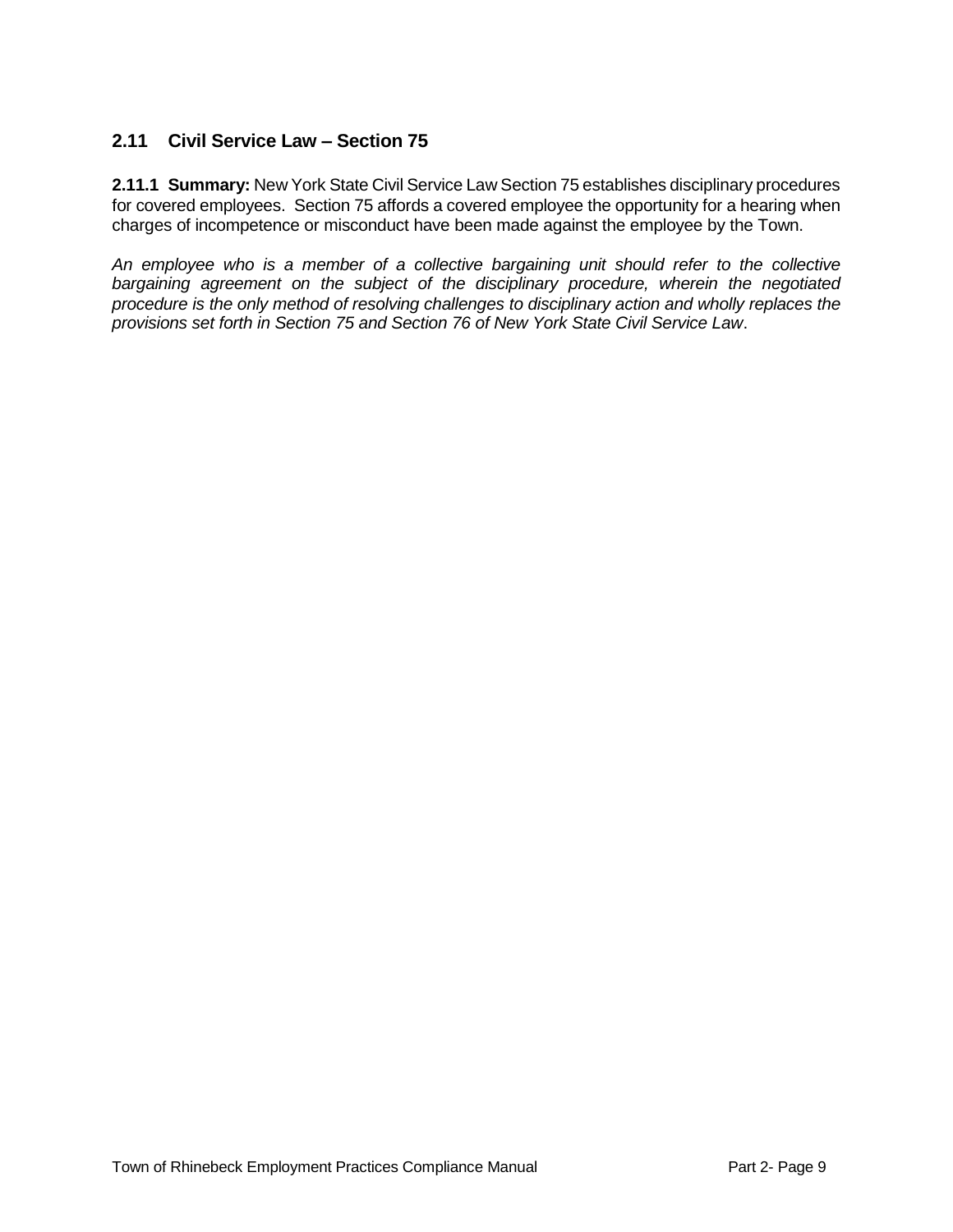## **PART 3 OPERATIONAL POLICIES**

#### **3.1 Hours of Operation**

**3.1.1 Normal Hours of Operation:** The normal hours of operation are established by the Town Board at the annual organizational meeting. The Department Head will establish an employee's work schedule, which may differ from the normal hours of operation depending upon the particular needs and requirements of the department. The Town Board reserves the right to approve all employee work schedules, except where otherwise prohibited by applicable State or Town Law.

*An employee who is a member of a collective bargaining unit should refer to the collective bargaining agreement on the subject of hours of work*.

**3.1.2 Department Absences:** In the event a department cannot be staffed at certain times during the day, basic departmental forms should be readily available for distribution and/or collection.

#### **3.2 Emergency Situations**

**3.2.1 Closing Procedures:** In the event extraordinary weather conditions or other emergencies develop prior to the beginning of the workday, the Town Supervisor may authorize the closing of non-emergency operations and excuse certain employees from work, or, if extraordinary weather conditions or other emergencies develop during a workday, the Town Supervisor may direct that certain employees who perform non-essential services leave work.

**3.2.2 During Work** - A full-time or part-time employee who is directed by the Town Supervisor to leave work due to an emergency closing will be paid for the remainder of the employee's normal workday at the employee's regular rate of pay. Such time will not be included as time worked for the purpose of computing overtime. An employee who has previously scheduled a paid leave day must still charge the absence for the day to the appropriate paid leave.

**3.2.3 Prior to Reporting to Work** – If a determination is made to close operations prior to the start of a workday, the Town Supervisor will initiate notification to all affected employees. A full-time employee who is directed not to report to work due to an emergency closing will be paid for the employee's normal workday at the employee's regular rate of pay. A part-time employee who is directed not to report to work will not be paid for the workday. Such part-time employee may choose to make-up the time at a later date if agreed to by the Department Head. An employee who has previously scheduled a paid leave day must still charge the absence for the day to the appropriate paid leave.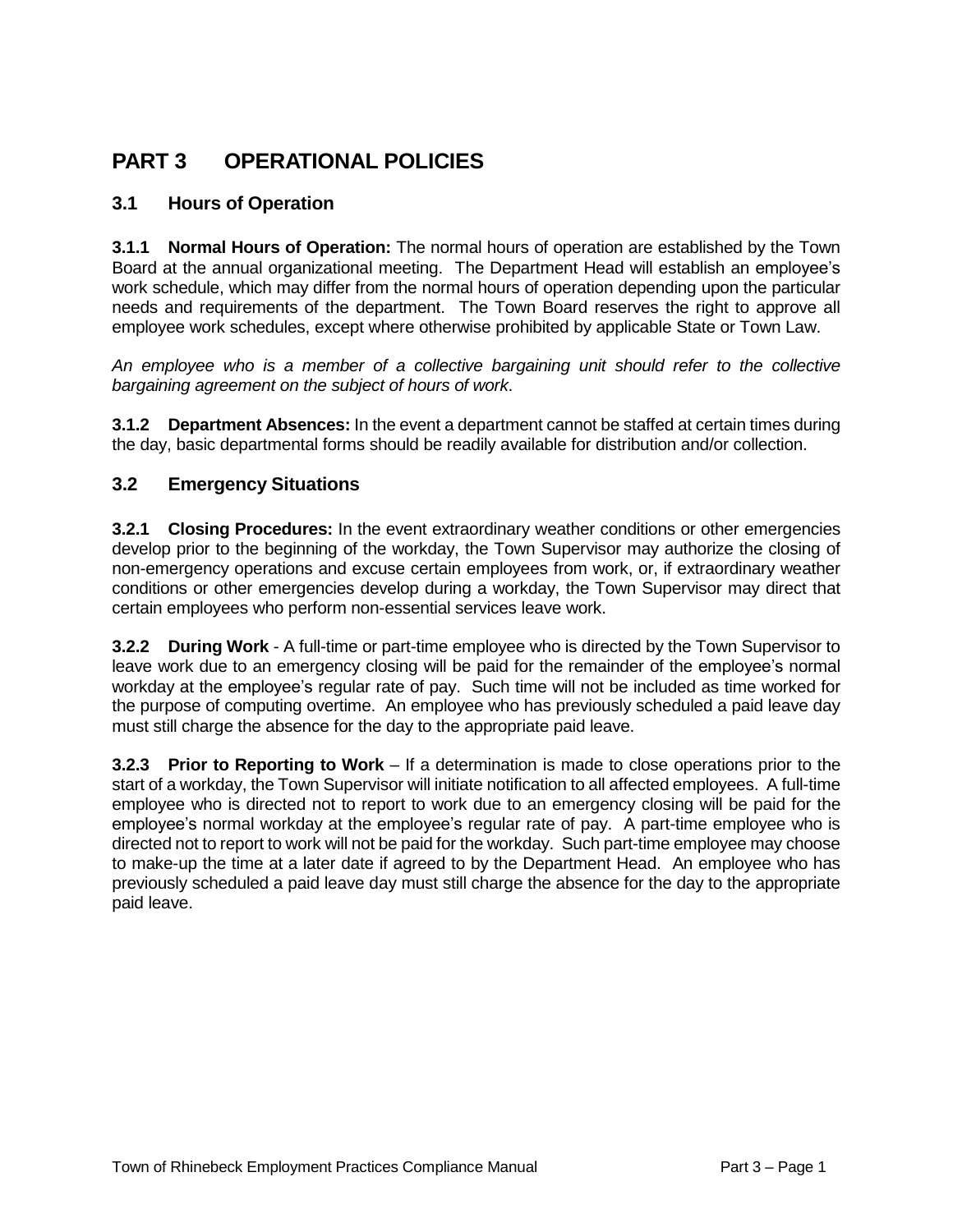#### **3.3 Meal and Rest Periods**

**3.3.1 Meal Periods:** An employee who works more than six hours in a given day will receive an unpaid, duty-free meal period not to exceed thirty minutes.

**3.3.2 Scheduling of Meal Periods:** Meal breaks must be approved by the Department Head or supervisor in accordance with the needs and requirements of the department. Meal breaks must normally be taken in the middle of the employee's workday. Unless otherwise directed by the Department Head or supervisor, an employee may leave the work-site during the meal break.

*An employee who is a member of a collective bargaining unit should refer to the collective bargaining agreement on the subject of meal periods*.

**3.3.3 Rest Periods:** Employees in **clerical or administrative positions** may take brief, informal breaks to attend to personal needs.

Employees in **labor-intensive positions** will normally receive a paid, duty-free rest break of up to fifteen minutes to be taken mid-morning.

In the event an employee in a **labor-intensive position** works beyond the employee's normal workday, the employee will normally receive an additional paid, duty-free rest break of up to fifteen minutes to be taken approximately in the middle of each four hours of work that is not interrupted by a meal break. An employee who chooses not to take a rest break will not be entitled to leave before the normal quitting time and will not receive extra pay for the time worked.

*An employee who is a member of a collective bargaining unit should refer to the collective bargaining agreement on the subject of rest periods*.

**3.3.4 Approval of Rest Periods:** Rest breaks must be approved by the appropriate Department Head or supervisor in accordance with the needs and requirements of the department. Unless otherwise specified by departmental rules, all rest breaks must be taken at the work-site and may not exceed the time allowed.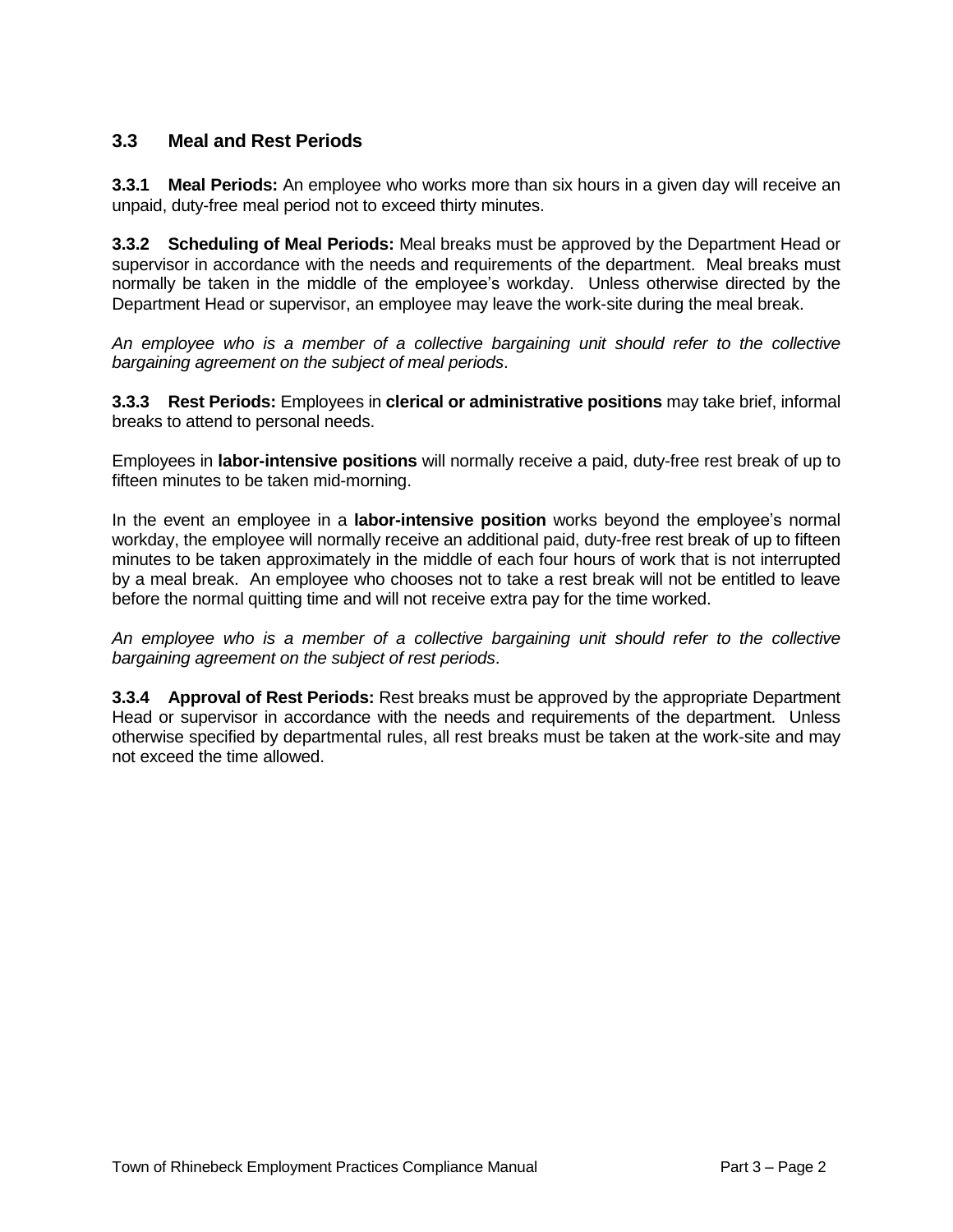#### **3.4 Time Records**

**3.4.1 Individual Time Records:** All employees are required to use the electronic time card and also complete an individual time record showing authorized paid leave taken.

Each employee must comply with the following procedures:

- $\Box$  Time records must be completed by the close of each workday;
- $\Box$  All time worked, including the beginning and ending time, must be recorded;
- $\Box$  All paid and unpaid leaves of absence must be recorded;
- $\Box$  Employees must complete their own time record;
- $\Box$  The time record must be submitted to the Department Head at the time specified;
- $\Box$  The time record must be verified and signed by the Department Head;
- $\Box$  In the event an employee cannot use the electronic time card, the employee must complete the missed-punch/time used attendance form.

[Section 3.4.1 Amended by Resolution 2017065 February 27, 2017]

**3.4.2 Correction of Errors:** An employee must immediately bring errors in time records to the attention of the Payroll Clerk who will investigate the matter and make and initial the correction once the error has been verified.

**3.4.3 Time Logs:** Highway Department and Maintenance and Cemetery workers fill out daily time logs showing different tasks performed during the work day. Such daily logs allow the Business Office to allocate time among different budget lines. These Daily Time Logs are not used for payroll purposes nor for compensation for hourly employees. Compensation is based on the time records specified in Section 3.4.1.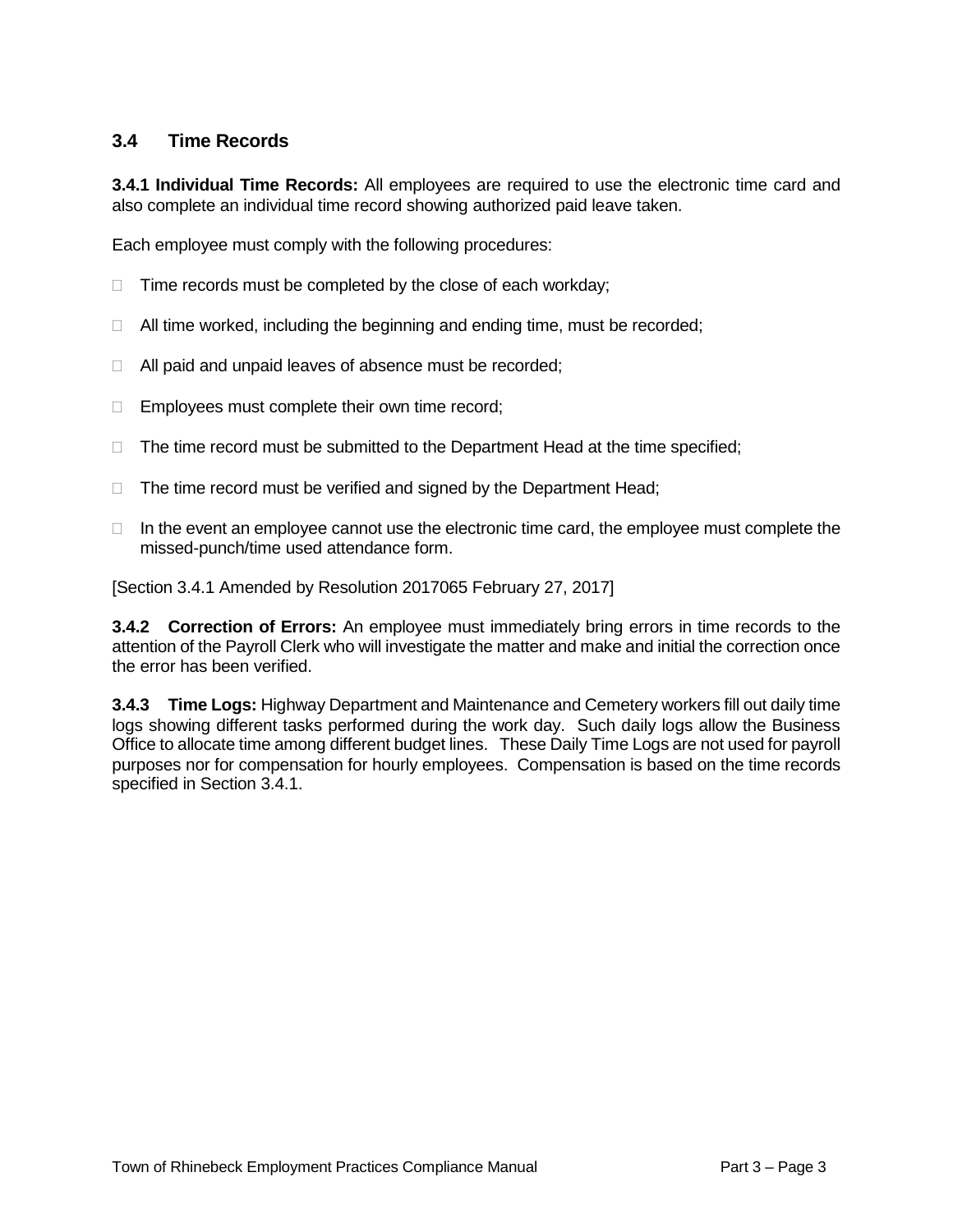#### **3.5 Expense Reimbursement**

**3.5.1 Policy Statement:** Upon proper authorization of the Town Board, an employee, appointee, or Elected Official will be reimbursed for expenses associated with carrying out Town business, including, but not limited to, meals, lodging, mileage, parking, highway tolls, and training and membership fees. All required documentation and corresponding completed voucher and receipts must be submitted to the Bookkeeper in order for the reimbursement to be processed.

**3.5.2 Mileage:** An employee or appointee who is directed by the appropriate Department Head or supervisor to use the employee's or appointee's own vehicle to conduct Town business will be reimbursed at the mileage rate established by the Town Board.

Travel expense reimbursement requires itemized receipts. Totals may not to exceed limits set by New York OGS for County/City. We will reimburse sales tax paid on meals but not on alcohol. The Town will reimburse the cost, but not sales tax or incidentals, for a hotel room approved by or offered as part of a specific event, only with a receipt.

[Section 3.5.2 Amended by Resolution 2019033 January 2, 2019 and 2020073 on February 11, 2020]

**3.5.3 Education and Training:** Upon proper authorization of the Town Board, an employee, appointee or Elected Official will be reimbursed for training courses that are directly related to the person's present job. Employees and appointees must first seek approval from their Department Head before the request is presented to the Town Board. *An employee who is a member of a collective bargaining unit is not covered by or eligible for this Education and Training provision*.

**3.5.4 Required Membership Fees:** Upon proper authorization of the Town Board, an employee required to hold membership in a professional organization as part of the employee's job will be reimbursed for any required dues and/or fees. *An employee who is a member of a collective bargaining unit is not covered by or eligible for this Membership Fees provision*.

**3.5.5 Association of Towns Meeting:** Upon proper authorization of the Town Board, an employee, appointee, or Elected Official who attends the annual meeting conducted by the Association of Towns will be reimbursed for all reasonable expenses. Delegates to this meeting will be selected by the Town Board.

**3.5.6 Travel to NYC:** For travel to events in New York City, the Town of Rhinebeck will reimburse, with a receipt, the cost of a round trip train ticket from Poughkeepsie plus parking at the train station.

(Section 3.5.6 Created by Resolution 2020073 on February 11. 2020)

#### **3.6 Supplies, Tools, and Equipment**

**3.6.1 Supplies:** All Town owned supplies must be used efficiently and not wasted. An employee or appointee may **not** use any Town supplies, such as postage, paper, or office supplies for personal use.

**3.6.2 Office Tools and Equipment:** An employee or appointee must repair or replace any tool or piece of equipment lost or damaged by the employee or appointee as a result of negligence or intentional misuse. An employee or appointee may **not** use any piece of equipment, including, but not limited to, fax machines, copiers and computer equipment for personal use.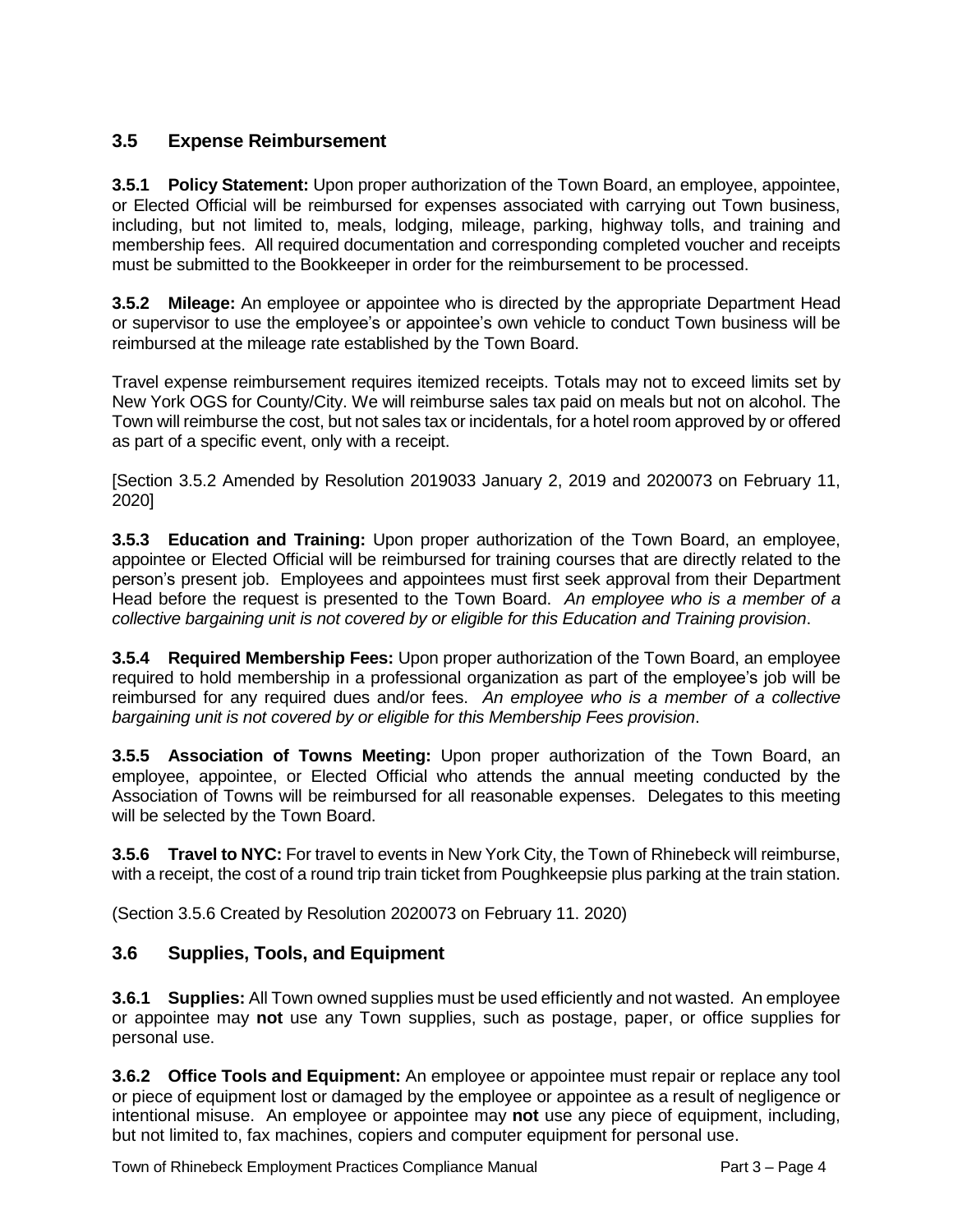**3.6.3 Mechanical Tools and Equipment:** An employee or appointee must repair or replace any tool or piece of equipment lost or damaged by the employee or appointee as a result of negligence or intentional misuse. An employee or appointee may **not** use Town facilities, tools, or equipment to work on vehicles or trailers not owned by the Town or for any other personal use.

**3.6.4 Fuel:** An employee or appointee may not use gasoline, fuel oil, or motor oil owned by the Town for personal use or for any other vehicle not owned by the Town.

#### **3.7 Vehicle Usage Policy**

**3.7.1 Use of Town Vehicles:** Vehicles owned, leased, or rented by the Town are assigned to an employee for the sole purpose of conducting Town business. Only authorized employees may drive Town vehicles. Town vehicles may only be used for authorized Town business and may not be used for the personal use or private gain or to transport unauthorized individuals or materials.

**3.7.2 Use of Personal Vehicle for Town Business:** An employee who drives a personal vehicle to conduct Town business must have auto liability insurance (for both bodily injury and property damage) and proof of a minimum policy for liability coverage of \$100,000 per person and \$300,000 per accident. Proof of such insurance is required upon hire and on an annual basis thereafter. In the event an employee's liability insurance lapses, the employee must immediately notify the Town Supervisor.

**3.7.3 Traffic Violation:** An employee is responsible for paying the cost of any traffic or parking tickets, moving violations, or fines that result from driving while on Town business.

In accordance with NYS traffic laws, seat belts must be worn at all times while operating a vehicle or as a passenger.

In accordance with NYS traffic laws, the driver must not talk on a cell phone nor use text-messaging while operating a vehicle.

[Section 3.7.3 Amended by Resolution 2019033 January 2, 2019]

**3.7.4 Accident:** An employee must notify the Town Supervisor immediately in the event of an accident, theft, or damage involving vehicle owned, leased, or rented by the Town or the employee's own personal vehicle being used for Town business, regardless of the extent of the damage or lack of injuries. A law enforcement officer must be summoned to the scene of any accident involving a Town employee or vehicle being used for Town business. The employee must cooperate with any law enforcement officer who is investigating the accident but should not make any statements or provide information to anyone else. An Accident Report from the police must be submitted to the Town Supervisor.

**3.7.5 Town Vehicle Maintenance:** Employees are responsible for maintaining Town vehicles in a neat and clean condition at all times. Papers and garbage must be removed from the vehicle at the end of each trip. Vehicles should be maintained in a safe and secure condition when not in use. It is the employee's responsibility to notify the Town Supervisor of any needed maintenance or repair work on a Town vehicle.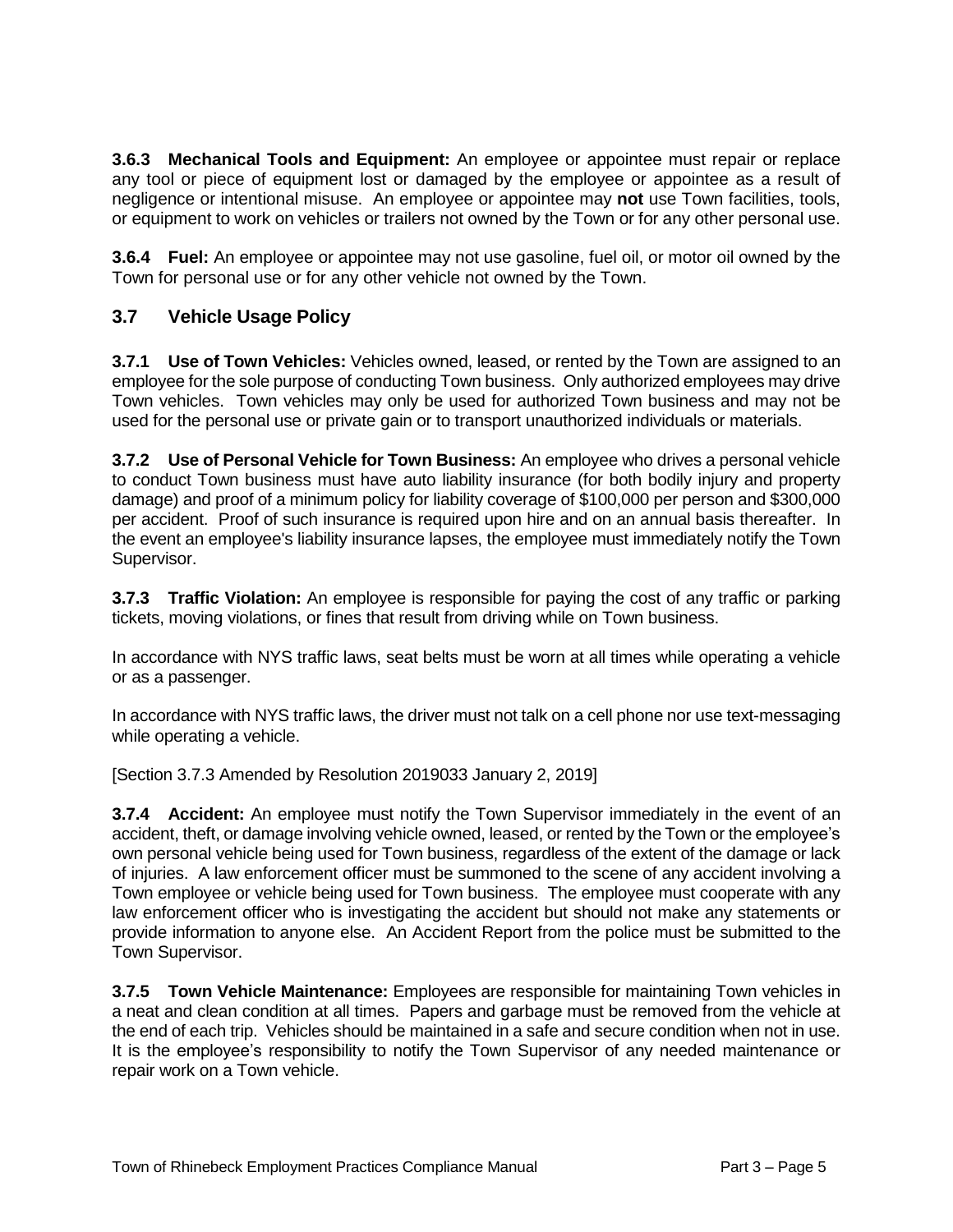No advertisements, signs, bumper stickers or other markings of a political or commercial nature may be displayed on Town vehicles at any time, except those of a limited community service nature that have been authorized by the Town Board.

**3.7.6 Policy Violations:** Violations of this policy may result in loss of vehicle driving privileges and/or disciplinary action, up to and including termination of employment.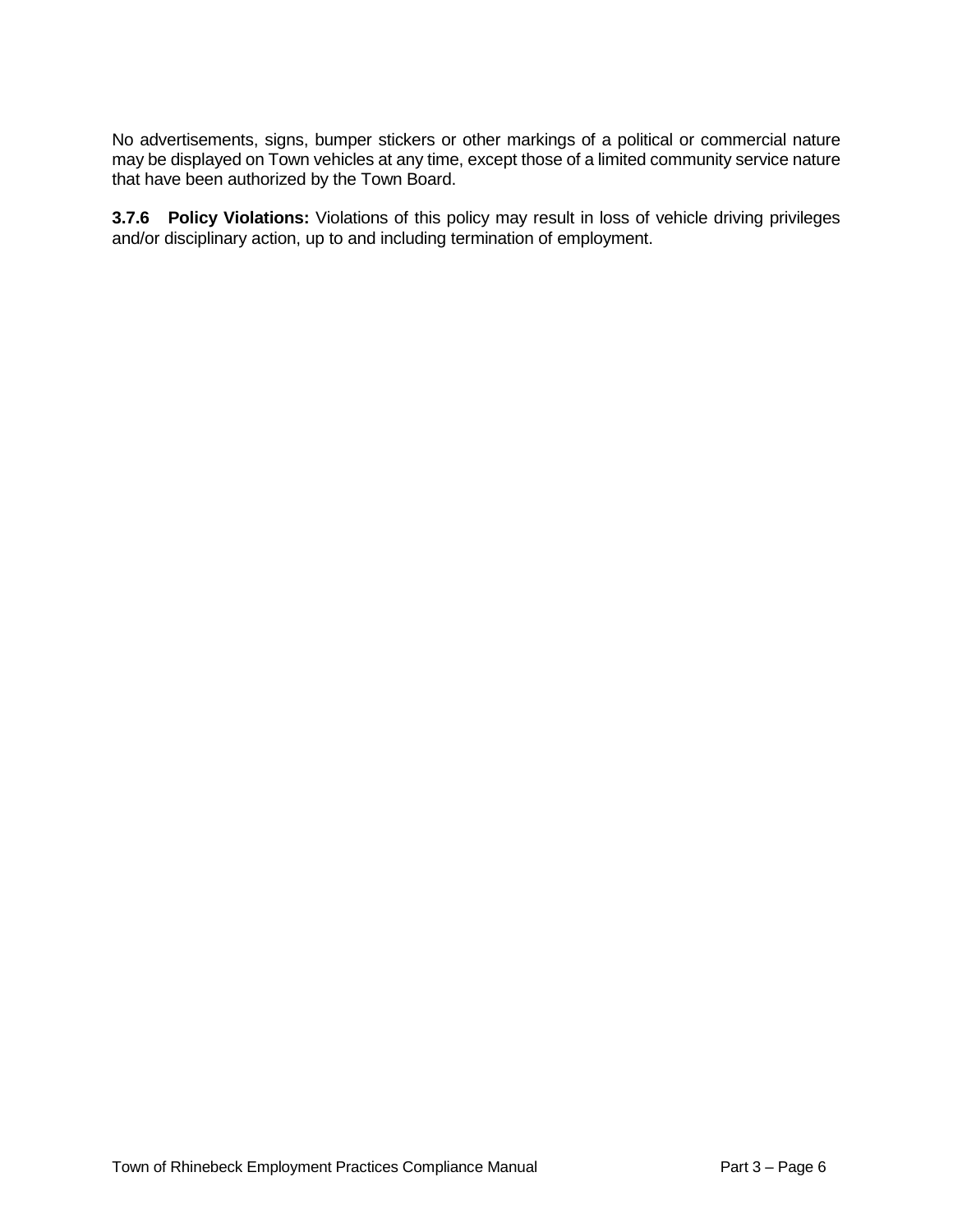#### **3.8 Driver's License**

**3.8.1 Requirement to Possess a Driver's License:** An employee who is required to drive a vehicle owned, leased, or rented by the Town or the employee's own personal vehicle to conduct business on behalf of the Town, must possess a valid New York State driver's license at the time of appointment and must maintain a valid license throughout employment. Proof of such license must be on file with the Town.

The driving records of applicants and employees who apply for positions that involve driving as a part of job duties are checked following a conditional offer of employment. Thereafter, the Town conducts motor vehicle record checks on a regular basis.

**3.8.2 Loss or Suspension of Driver's License:** An employee who is required to possess a driver's license in order to perform certain job duties and responsibilities must immediately notify the Town Supervisor in the event the license is suspended, revoked, or if the employee is otherwise disqualified from driving. The loss or suspension of the driver's license may affect the employee's continued employment with the Town, including termination of employment for inability to perform the duties of the job.

**3.8.3 Suspension of Driving Privileges:** An employee's driving privileges may be suspended for receiving an excessive number of traffic citations, regardless of whether the citations were received while driving on Town business. If an employee's driving privilege is suspended and the employee's position requires use of a vehicle, the employee's continued employment with the Town may be affected, including termination of employment for inability to perform the duties of the job.

**3.8.4 Requirement to Possess a Commercial Driver's License:** An employee who operates a vehicle which requires a Commercial Driver's License (CDL) must maintain such license throughout employment.

**3.8.5 Loss or Suspension of Commercial Driver's License:** An employee who is required to possess a Commercial Driver's License in order to perform certain job duties and responsibilities must immediately notify the Town Supervisor in the event the employee's driver's license is suspended, revoked, or if the employee is otherwise disqualified from driving. The loss or suspension of the employee's driver's license may affect the employee's employment with the Town, including termination of employment for inability to perform the duties of the job. In accordance with the federal Commercial Motor Vehicle Safety Act, an employee who is required to possess a Commercial Driver's License must notify the Town Supervisor within thirty calendar days of a conviction of any traffic violation (except parking) no matter where or what type of vehicle the employee was driving.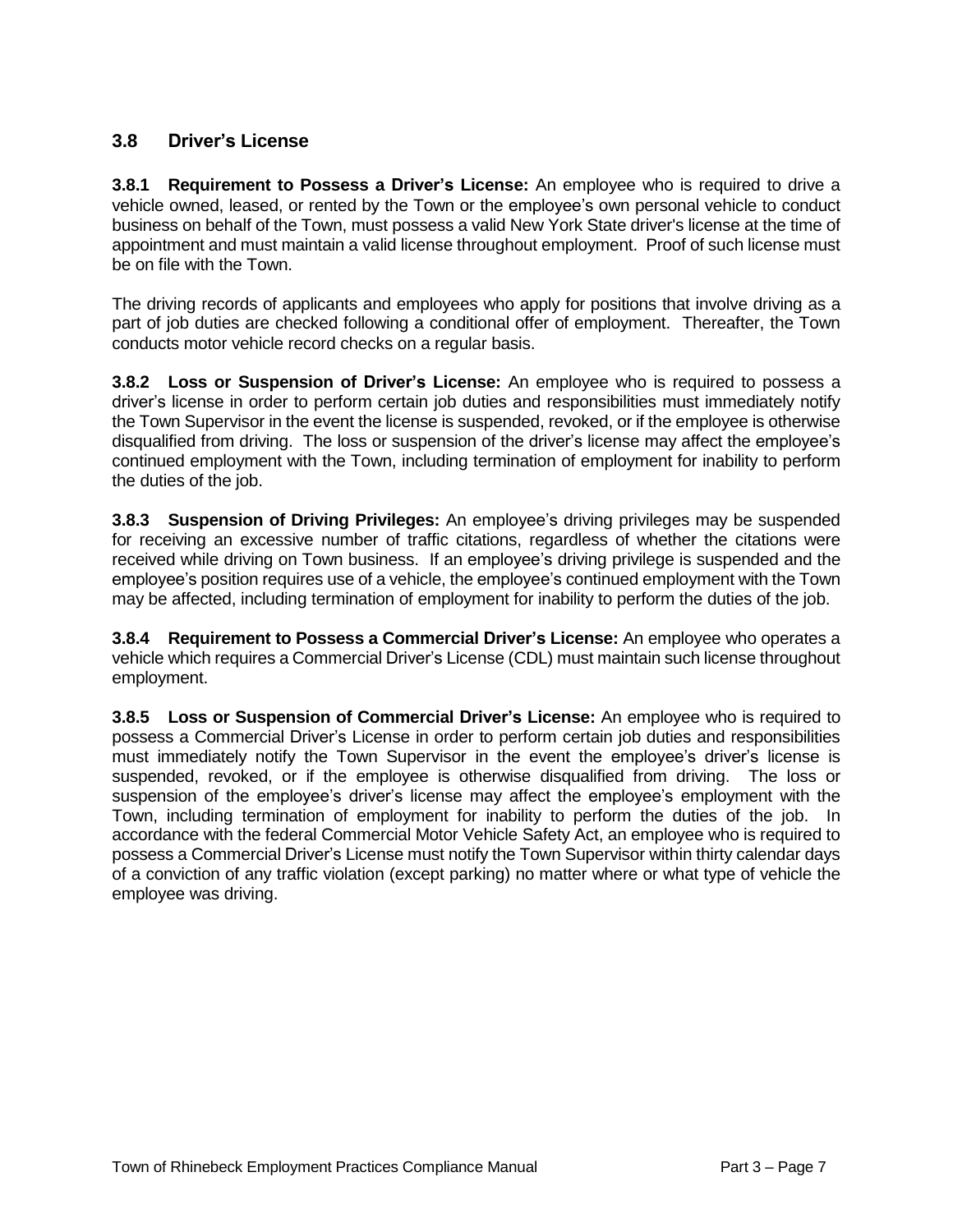#### **3.9 Telephone / Cell Phone Usage**

**3.9.1 Guidelines**: It is important to maintain good relations with the residents of the Town. When conducting Town business on the telephone, an employee must abide by the following guidelines:

An employee must answer promptly and speak in a clear, friendly and courteous tone.

An employee must give the name of the department or office and one's own name. If the call is not for the employee who answers, the employee must transfer the caller to the correct party.

If the call must be placed on hold, the employee who answered the call must return to the line frequently to confirm that the call is being transferred.

During office hours, each employee is responsible for there being at least one employee in the department or office to answer telephones. If the department or office has a limited staff, arrangements must be made with another department or office for telephone coverage or an answering device must be in operation.

An employee may not make personal calls on a Town "land line" or a Town cellular phone, except in an emergency or to check briefly on family matters.

An employee must reimburse the Town for any call that results in an extra fee.

In accordance with Town Resolution 2018172, certain employees who must be reachable at all times can choose to use a Town-supplied cellular phone or receive reimbursement for a personal monthly plan approved by the Town Board upon submittal of their month bill. The eligible employees and amount of the allowance will be set by the Town Board.

[Section 3.9.1 Amended by Resolution 2019033 January 2, 2019]

#### **3.10 Adverse Correspondence**

**3.10.1 Written Communication:** An employee or appointee who receives a written communication of a negative nature must immediately forward the document to the appropriate Department Head, who is to immediately notify the Town Supervisor.

**3.10.2 Verbal Communication:** An employee or appointee who receives a verbal complaint from a Town resident or taxpayer of unfair treatment or expressions of dissatisfaction must immediately notify the Office of the Town Supervisor.

**3.10.3 Public Relations:** All employees and appointees are to represent the Town in a courteous and professional manner.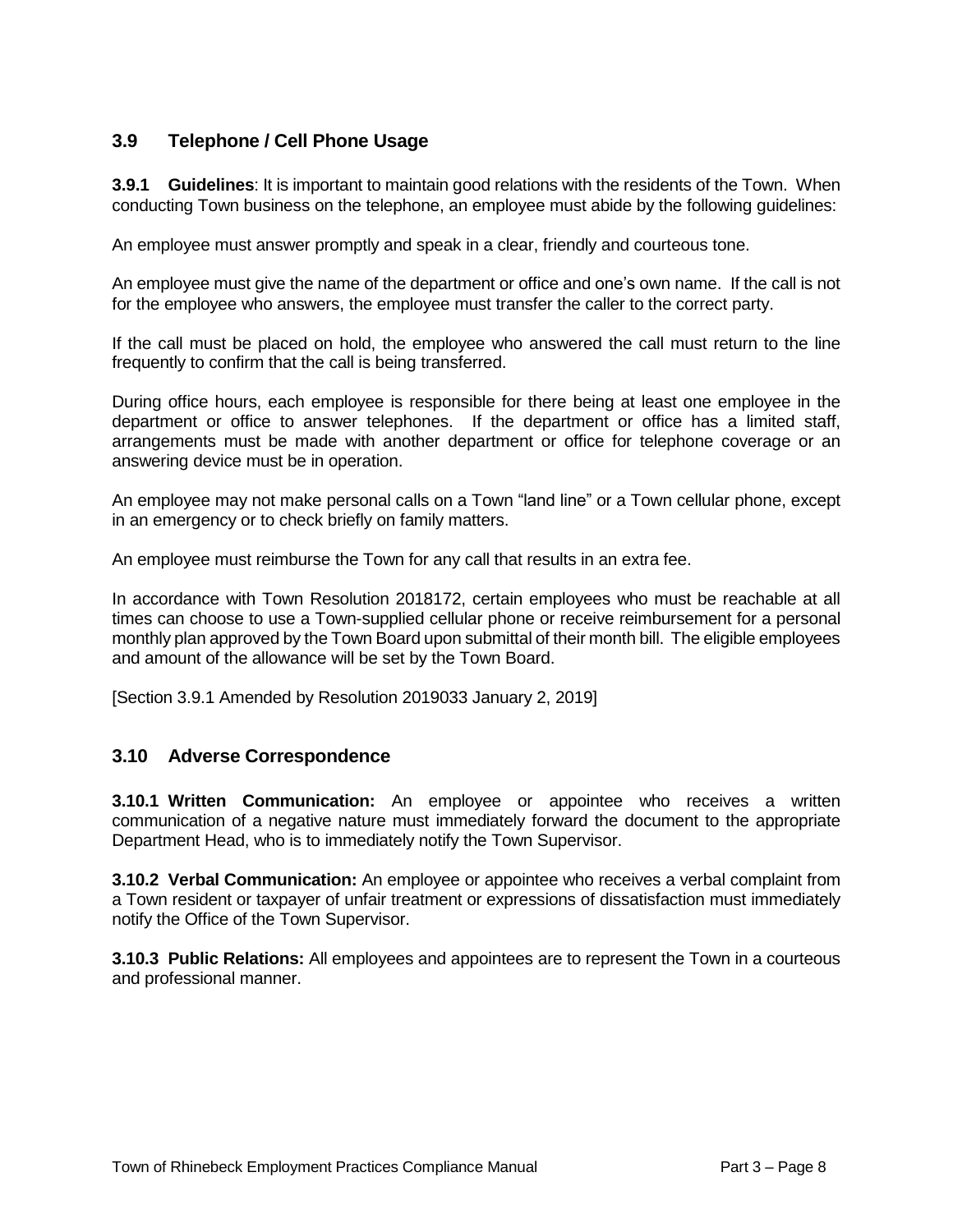#### **3.11 Computer Systems**

**3.11.1 Usage:** All computer systems, hardware, software, and files are the property of the Town of Rhinebeck; this includes the messages created, transmitted, and stored on such systems and equipment. Computer systems, hardware, and software provided to an employee are for the purpose of aiding an employee in the performance of the employee's job functions. No unauthorized or unlicensed hardware or software may be used or installed on any computer.

**3.11.2 Inspection:** There is no privacy when using computer systems and equipment. A Department Head has the authority to inspect the contents of any computer equipment, electronic files, and electronic mail of employees in the normal course of the Department Head's supervisory responsibilities. In addition, the electronic files and electronic mail of Department Heads may be inspected at the direction of the Town Board.

**3.11.3 Prohibited Uses**: The following uses of Town-owned computers and equipment are prohibited. This list is meant to be illustrative, and not exhaustive.

- Any illegal activity;
- □ Threats or harassment;
- □ Slander or defamation:
- □ Transferring of obscene or suggestive messages or graphical images;
- □ Commercial activity;
- $\Box$  Unauthorized accessing or attempting unauthorized access of another person's files;
- $\Box$  Unauthorized use or aiding in the unauthorized use of another person's password;
- $\Box$  Harming or destroving files or data (other than editing or deleting information in the normal course of one's job duties).

#### **3.12 Internet Systems**

**3.12.1 Inspection:** There is no privacy of e-mail and Internet usage. All files and Internet usage are subject to inspection and/or monitoring by Department Heads or at the direction of the Town Board. An employee who is required to have a password must submit that password to the appropriate Department Head and the Town Clerk.

**3.12.2 Prohibited Uses:** An employee **may not** send personal e-mail messages, except in an emergency. In addition to the prohibitions set forth in the section on Computer Systems above, any activities prohibited for any other general computer user are also prohibited with respect to Internet usage.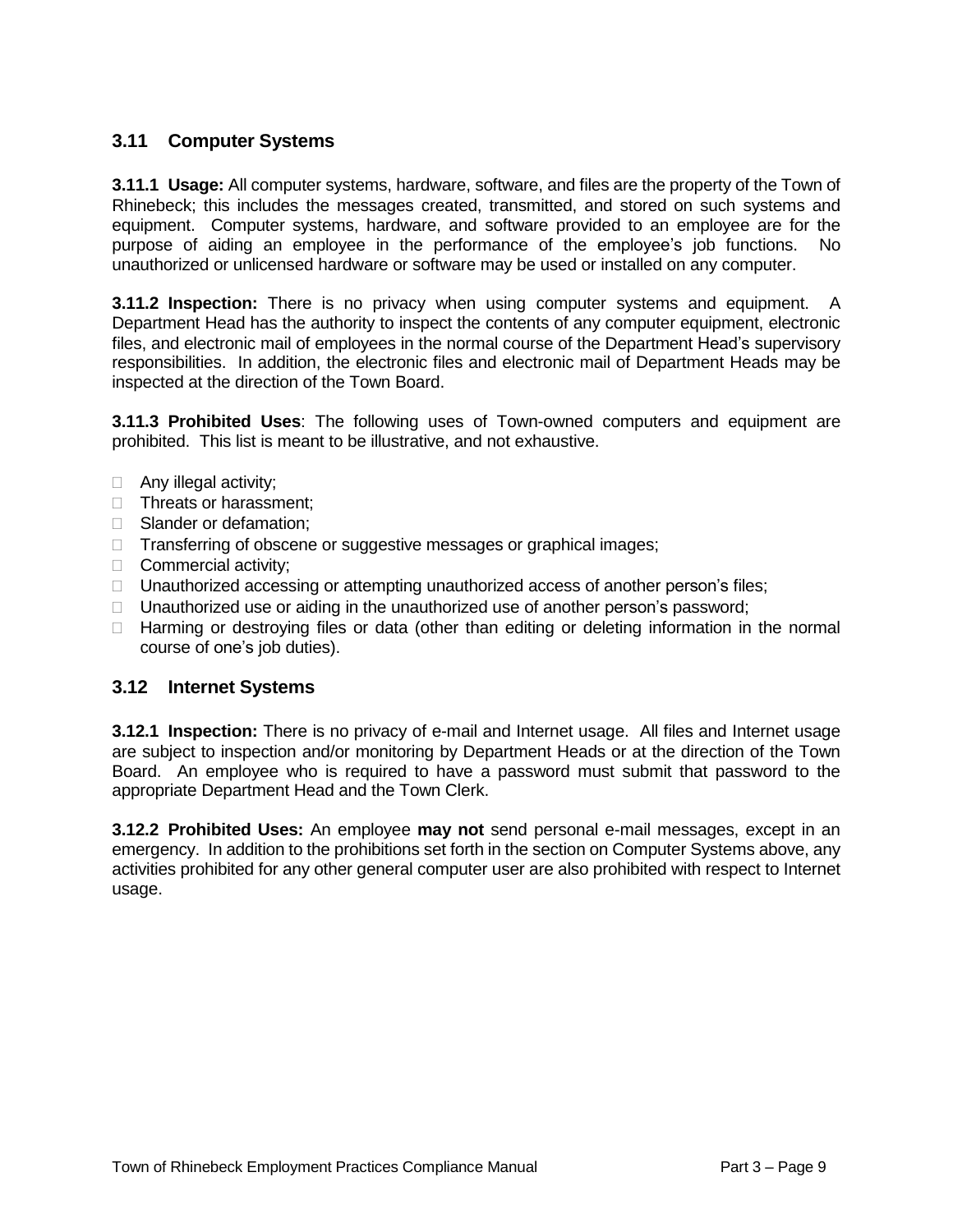#### **3.13 Political Literature**

**3.13.1 Political Literature:** An employee or appointee may not distribute political campaign materials at any time on property owned, leased, or operated by the Town.

#### **3.14 Visitors**

**3.14.1 Policy Statement:** Visitors are allowed for brief visits as long as such visit does not interfere with Town operations or interrupt other employees who are still working.

#### **3.15 Personal Property**

**3.15.1 Policy Statement:** An employee is not to bring unnecessary or inappropriate personal property to work.

**3.15.2 Inspections:** Desks, lockers, and other storage areas may be provided for the convenience of employees but they remain the sole property of the Town. The Town is not responsible for loss or damage to personal property placed in such storage devices. In the event the Town has reasonable suspicion to believe there are drugs, alcohol, weapons, or stolen property in such storage areas, the Town can inspect such storage devices, as well as any articles found within them, at any time, with or without notice. The inspection will normally be done by two representatives of the Town and may or may not be made in the presence of the employee.

#### **3.16 Town Property**

**3.16.1 Employee Responsibility:** An employee will be responsible for any item issued by the Town which is in the employee's possession and/or control.

**3.16.2 Return of Property:** All Town property must be returned to the Town before the employee's last day of work.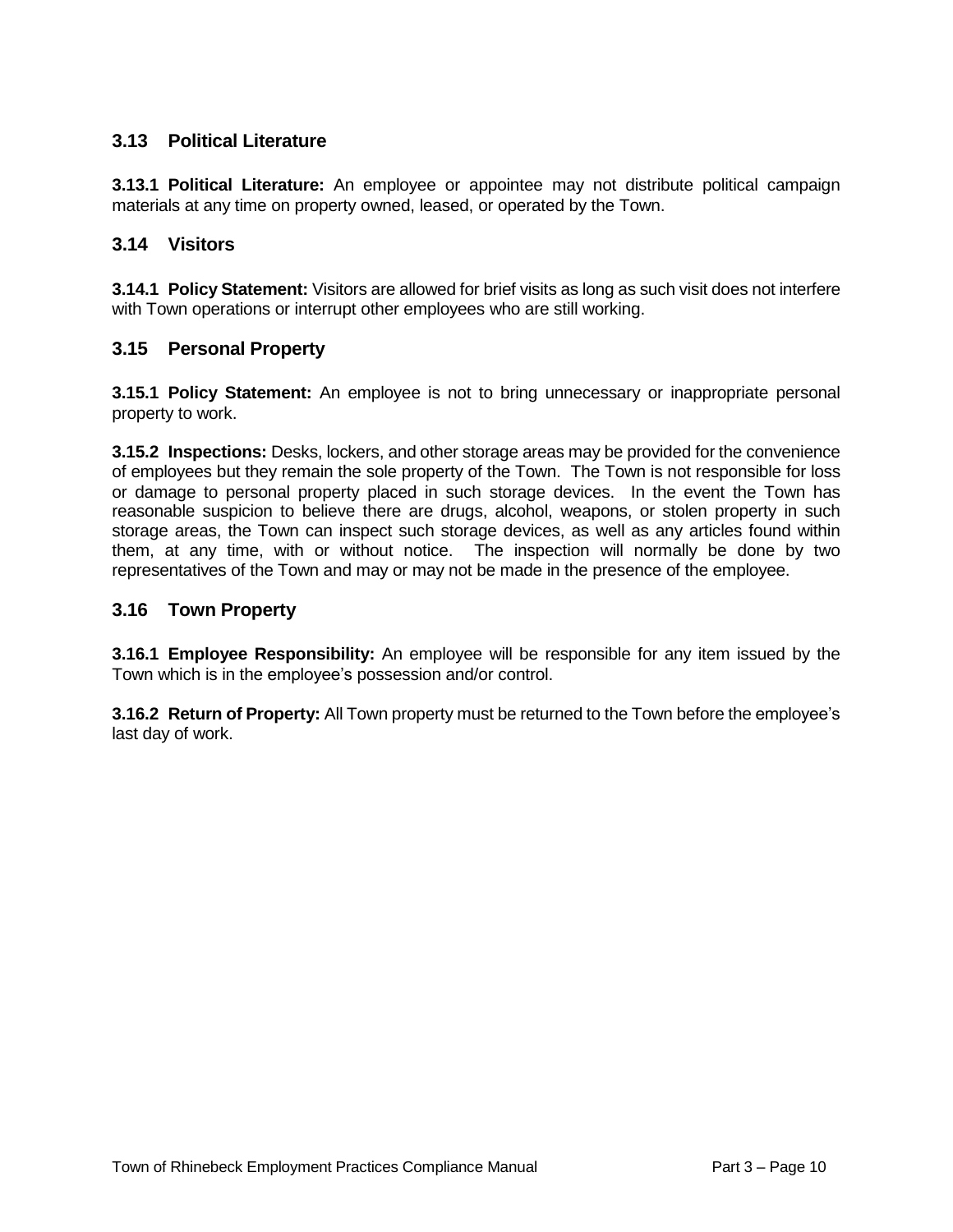#### **3.17 Maintenance of Work Area**

**3.17.1 Employee Responsibility:** Employees are responsible for maintaining their work area in a safe and orderly fashion.

#### **3.18 Personal Appearance**

**3.18.1 Standards:** An employee must maintain a personal appearance in a manner that reflects a good image to the public. The Town Supervisor and/or Department Head will have the authority to determine what is appropriate and what is not.

#### **3.19 Unauthorized Work / Outside Employment**

**3.19.1 During Working Hours:** An employee may not perform work for any entity other than the Town during the employee's scheduled work hours, or claim that Town work was done when such is not the case.

An employee may not receive any income or material gain for materials produced or services rendered while performing the employee's duties for the Town.

**3.19.2 During Non-Working Hours:** An employee may engage in other employment during nonworking hours provided such employment does not interfere with the employee's performance standards, pose an actual or potential conflict of interest, or compromise the interests of the Town.

An employee may not use Town-owned equipment, supplies, or other property, including any item that identifies the employee as working for the Town, to perform work for another entity or for the employee's own monetary gain.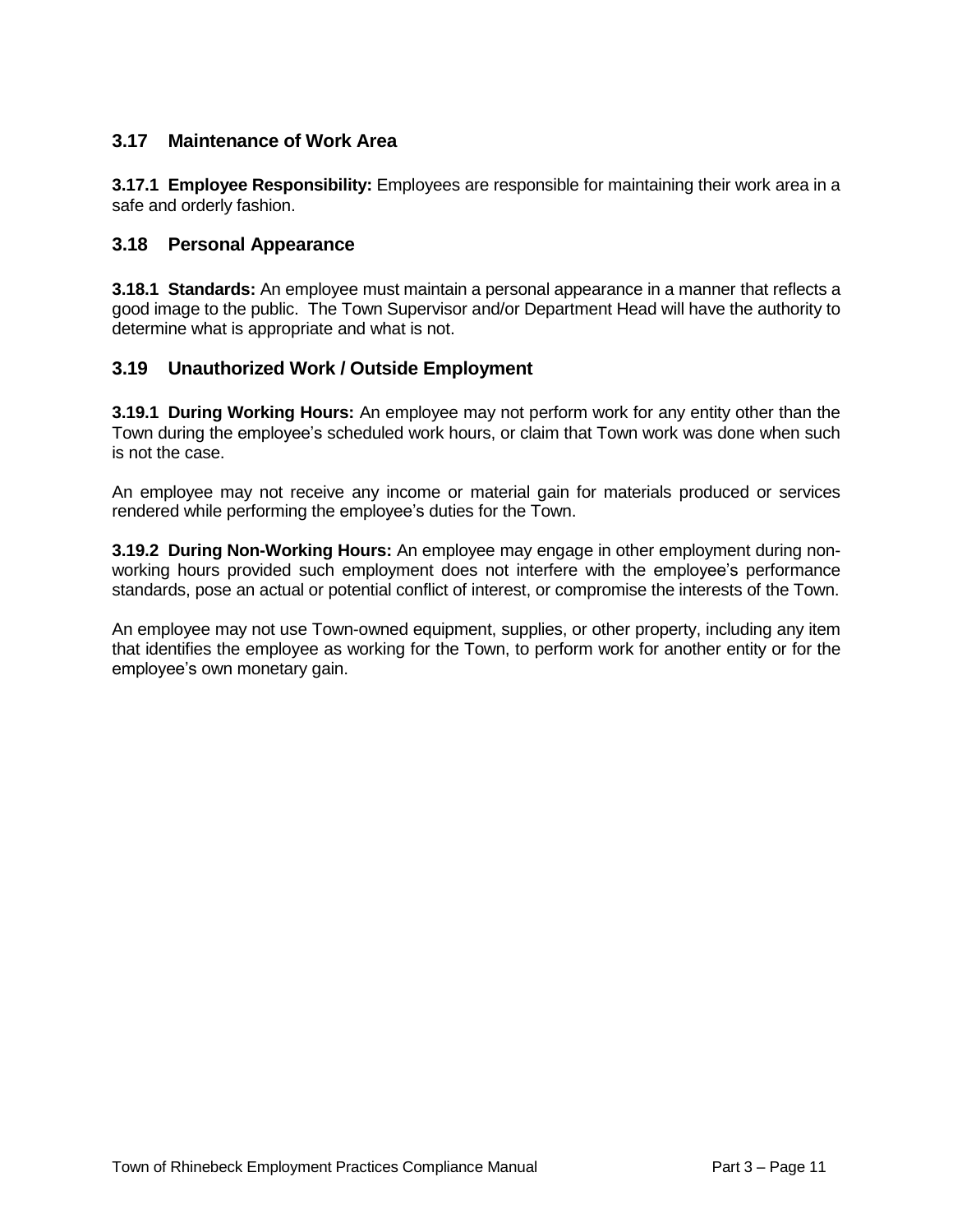## **PART 4 ABSENCE POLICIES**

#### **4.1 Attendance**

**4.1.1 Tardiness:** An employee must be ready and able to work at the time the employee is scheduled to begin work. In the event an employee is unable to report to work at the scheduled time, the employee must notify the appropriate Department Head or supervisor as soon as possible **before** the employee's scheduled starting time. The reason for tardiness and the expected time of arrival must be indicated to the Department Head or supervisor.

**4.1.2 Unscheduled Absences:** An employee who is unable to report to work must personally notify the appropriate Department Head or supervisor as soon as possible **before** the employee's scheduled starting time. The employee must speak directly with the Department Head or supervisor, unless the Department Head or supervisor authorizes the use of an answering device for this purpose, indicating the reason for the absence and when the employee expects to return to work. Asking another person to call in on the employee's behalf is not permitted. Notification requirements may be waived in cases of emergency.

An employee who has frequent unscheduled absences may be required to provide documentation of the reason for any future absences.

**4.1.3 Unexcused Absences:** Notification of an absence to the Department Head or supervisor does not automatically mean the absence is authorized. Any time off from work that is without approval of the appropriate Department Head or supervisor is considered an unexcused absence. An unexcused absence is without pay and may result in disciplinary action, up to and including termination.

**4.1.4 Daily Notification**: In the event an employee is unable to report to work, the employee must notify the appropriate Department Head or supervisor **each** day of the absence and state the reason for the absence. In the event the absence was pre-authorized, this requirement will be waived.

**4.1.5 Early Departure:** In the event an employee must leave work during the workday, the employee must notify the appropriate Department Head or supervisor prior to leaving.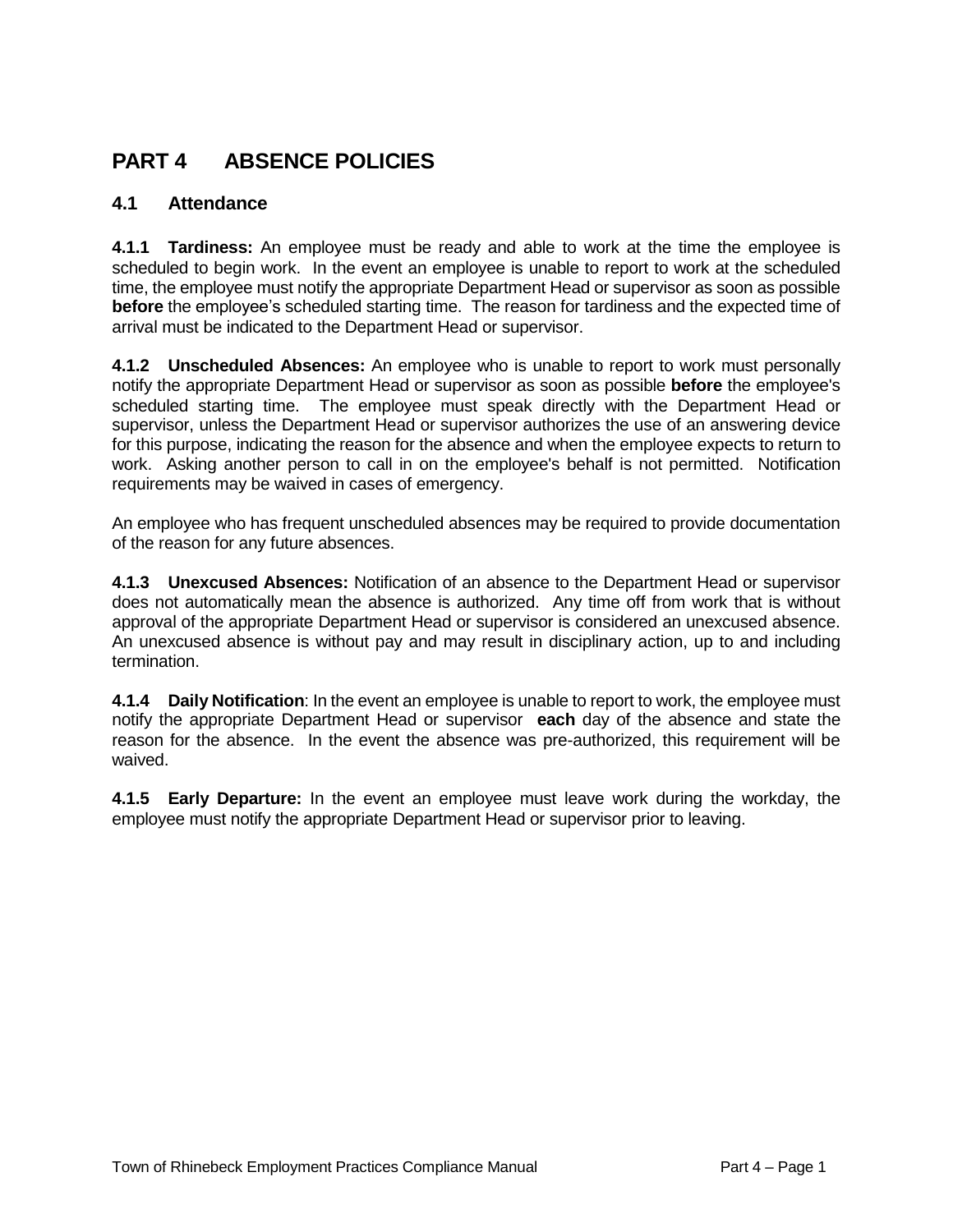#### **4.2 Jury Duty Leave**

**4.2.1 Federal Jury Duty:** A full-time employee who is required to serve on Federal jury duty, as certified by the Clerk of the Court, will be paid the difference between the employee's regular daily rate of pay and jury duty pay.

**4.2.2 State or Local Jury Duty:** In the event a full-time employee or part-time employee is required to serve on jury duty on a day the employee is scheduled to work, the employee will receive a leave of absence without loss of pay or leave credits. The employee is obligated to notify the Commissioner of Jurors that the Town is paying the employee for lost time worked during jury duty. A temporary or seasonal employee **will not** receive paid jury duty leave, however, such employee will be given time off for jury duty.

**4.2.3 Notification of Jury Duty:** When an employee receives notice to report for jury duty, the employee must immediately submit a copy of the notice to the appropriate Department Head.

**4.2.4 Return to Duty:** In the event the employee is released from jury duty on a given day and there are two or more hours remaining in the employee's scheduled workday, the employee must report to work.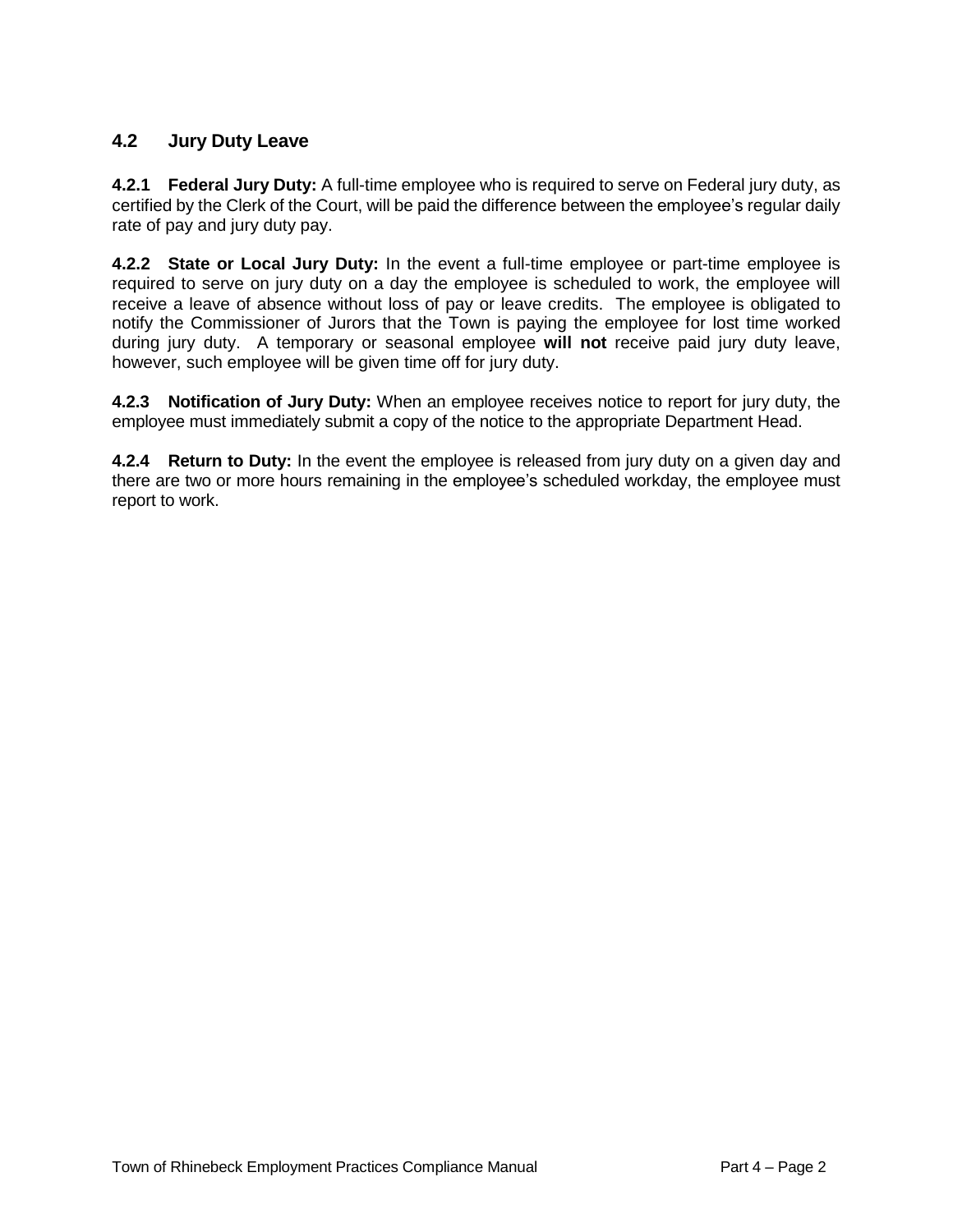#### **4.3 Family and Medical Leave Policy**

**4.3.1 Statement of Compliance:** The Town of Rhinebeck complies with the provisions of the Family and Medical Leave Act (**FMLA**). However, the Town of Rhinebeck currently does not employ fifty or more employees who work twenty or more calendar workweeks per year. Therefore, Town employees are not presently eligible for leave under FMLA.

**4.3.2 Leaves of Absence:** The Town of Rhinebeck Family and Medical Leave Policy (**FMLP**) allows an eligible employee to take a leave of absence for a maximum of twelve workweeks (defined by the employee's normal workweek) in any twelve month period for certain family and medical reasons (defined in 4.3.3 below). The twelve-month period is a rolling period measured backward from the date an employee uses any FMLP leave. At the conclusion of the leave of absence, the employee will be restored to the position the employee held when the leave began or to an equivalent position with equivalent benefits, pay, and working conditions, provided the employee returns to work immediately following such leave.

**4.3.3 Types of Unpaid Leave:** An eligible employee will receive an unpaid leave under the following circumstances:

 **Sick Leave of Absence** – An employee who is unable to work because of a serious health condition or disability may be granted a sick leave of absence. This type of leave covers disabilities caused by pregnancy, childbirth, or other related medical conditions. The Town requires certification of an employee's need for sick leave, both before the leave begins and on a periodic basis thereafter, by the employee's health care provider.

In addition to leave provided under this policy, an employee may be eligible for a leave of absence pursuant to Civil Service Law Section 71. Section 71 provides that covered employees shall be entitled to a leave of absence for at least one cumulative year (unless found to be permanently disabled) when disabled due to an occupational injury or disease as defined in the Workers' Compensation Law. This leave runs concurrently with the designated Family and Medical Leave. Employee should consult with the Office of the Town Supervisor for further details regarding this provision.

- **Parental Leave of Absence** Female employees, when not disabled by pregnancy or childbirth (see above), and male employees may be granted a parental leave of absence to care for a child upon birth or upon placement for adoption or foster care.
- **Family Care Leave of Absence** An employee may be granted a family-care leave of absence for the purpose of caring for a child, spouse, domestic partner, or parent who has a serious health condition. The Town requires certification of the family member's serious health condition, both before the leave begins and on a periodic basis, by the family member's health care provider.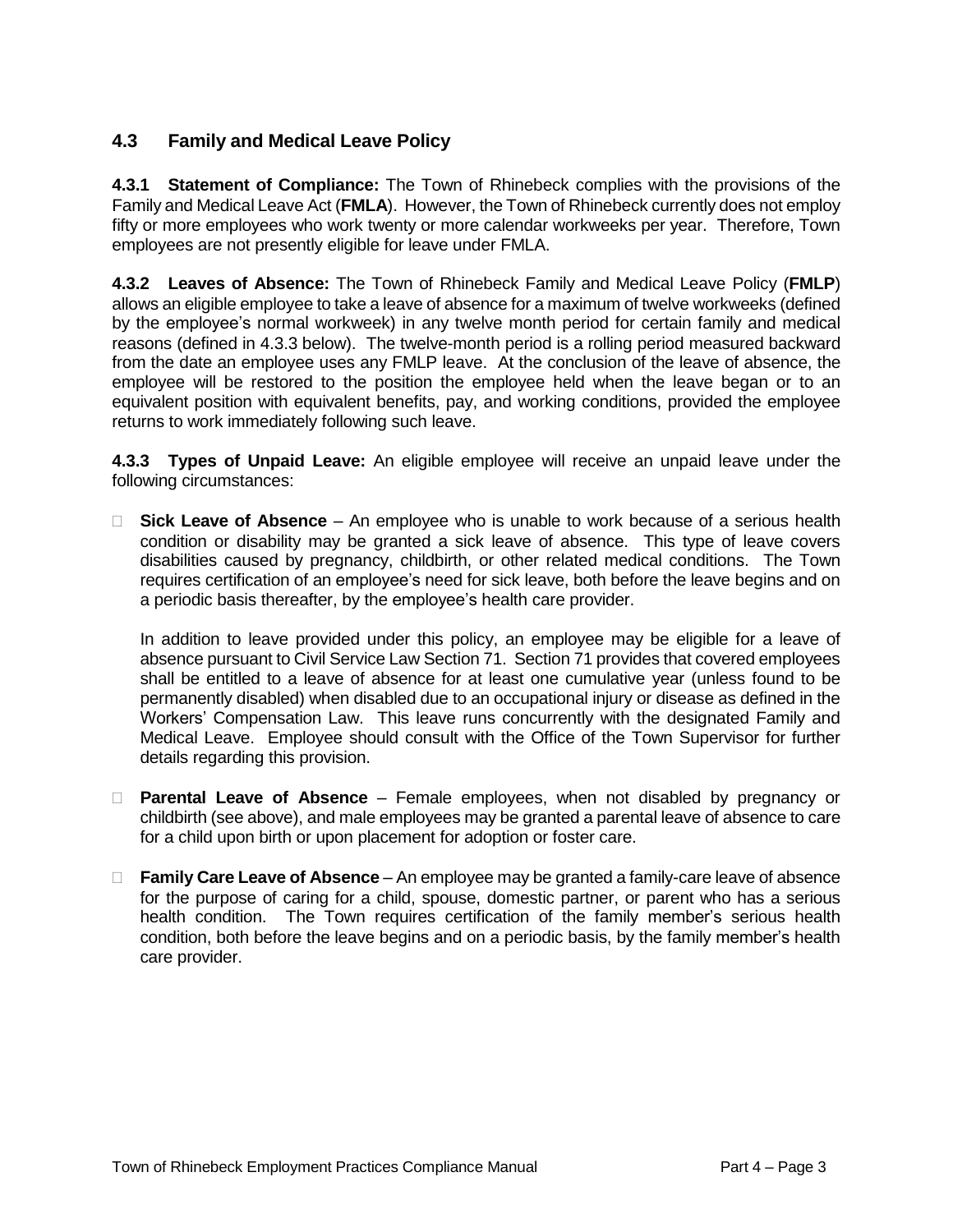**4.3.4 Eligibility:** To be eligible for an unpaid leave of absence under FMLP, an employee must meet the following requirements:

- $\Box$  The employee must have completed at least one year of full-time, continuous service during the previous fifty-two weeks prior to the date leave commences;
- □ Spouses and Domestic Partners who both work for the Town of Rhinebeck are allowed a combined maximum of twelve workweeks of leave for the birth or care of a newborn child, adoption or foster care of a child and to care for such newly placed child, or the serious health condition of a child, spouse or parent, during any twelve month period.

**4.3.5 Definitions:** The following terms are fully defined in the Federal Regulations on the Family and Medical Leave Act, 29 CFR Part 825. For the purpose of this FMLP, the following definitions will apply:

 **Serious Health Condition** will mean an illness, injury, impairment, or physical or mental condition that involves inpatient care in a hospital, hospice, or residential medical care facility including any period of incapacity, or any subsequent treatment in connection with such inpatient care, or continuing treatment by a health care provider, including, but not limited to:

A period of incapacity of more than three consecutive calendar days that also involves continuing treatment by a health care provider;

A period of incapacity due to pregnancy or prenatal care;

A period of incapacity or treatment for such incapacity due to a chronic serious health condition;

A period of incapacity which is permanent or long-term due to a condition for which treatment may not be effective; or

A period of absence to receive multiple treatments, including any period of recovery, by a health care provider, or by a provider of health care services under orders of or on referral by a health care provider, for restorative surgery after an accident or other injury or for a condition that would likely result in a period of incapacity of more than three consecutive calendar days in the absence of medical intervention or treatment.

 **Health Care Provider** will mean and refer to a doctor of medicine or osteopathy who is authorized to practice medicine or surgery by the state in which the doctor practices; **or** any other person defined in the FMLA regulations capable of providing health care services.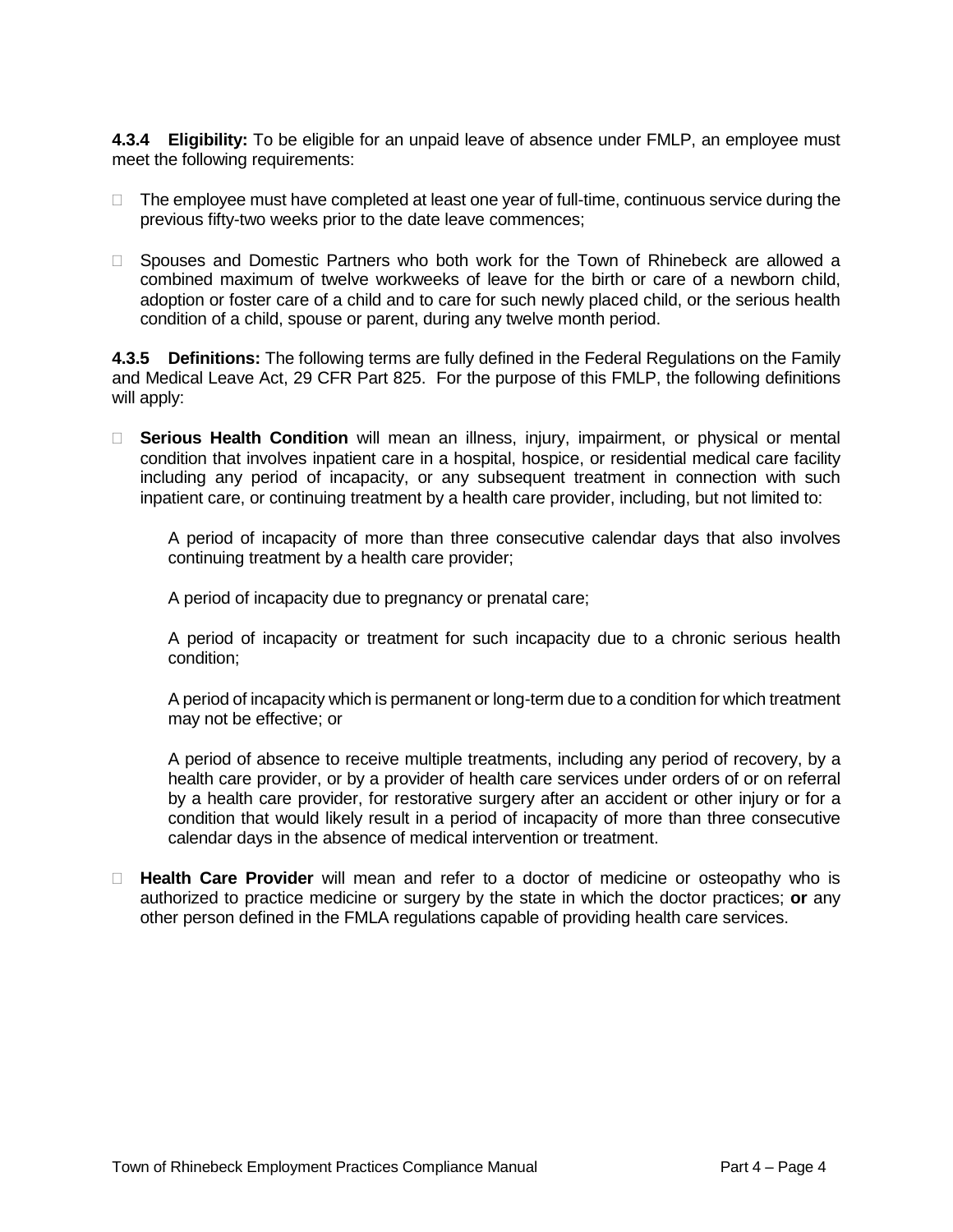#### **Family Member** will mean and refer to:

**Spouse** - husband or wife as defined or recognized under State law for purpose of marriage;

**Domestic Partner** - as defined or recognized by guidelines used by the State of New York for purpose of similar employee benefits;

**Parent** - biological parent or an individual who stands or stood in *loco parentis* to an employee when the employee was a son or daughter as defined in directly below. This term does not include an employee's parents "in law";

**Child** - biological, adopted or foster child, a stepchild, a legal ward, or a child of a person standing in *loco parentis*, who is either under age eighteen, or age eighteen or older and "incapable of self-care because of a mental or physical disability". Persons who are "*in loco parentis*" include those with day-to-day responsibilities to care for and financially support a child or, in the case of an employee, who had such responsibility for the employee when the employee was a child. A biological or legal relationship is not necessary.

**4.3.6 Notification Requirements:** Unless there are unusual circumstances, such as a sudden serious illness, the employee must give notice, in writing, to the Town Supervisor at least thirty calendar days prior to the commencement date of the unpaid leave. The employee must complete the *Leave of Absence Request Form* and submit the form to the Town Supervisor for review.

**4.3.7 Status Reports:** The employee must update the Town Supervisor on a weekly basis as to the employee's status and intent to return to work.

**4.3.8 Medical Certification:** The employee must produce a medical certification issued by a health care provider which supports the need for a leave under this policy. When required, the employee must provide a copy before the leave begins, or if the leave was unforeseeable, within fifteen calendar days from the date the certification was requested. Failure to submit medical certification may jeopardize the employee's eligibility for an unpaid leave of absence and/or the ability to return to work. The medical certification must include:

- $\Box$  The date the medical condition began;
- $\Box$  The probable duration of the medical condition;
- □ Pertinent medical facts; and,
- $\Box$  An assertion that the employee is unable to perform the employee's essential job functions or that the employee is needed to care for a family member for a specified period of time.

The Town may request a second opinion by another health care provider. The Town will pay for the second opinion. In the event a conflict occurs between the first and second opinion, the Town Supervisor may, again at the Town's expense, obtain a third opinion from a health care provider approved jointly by the Town Supervisor and the employee. This third opinion will be final and binding.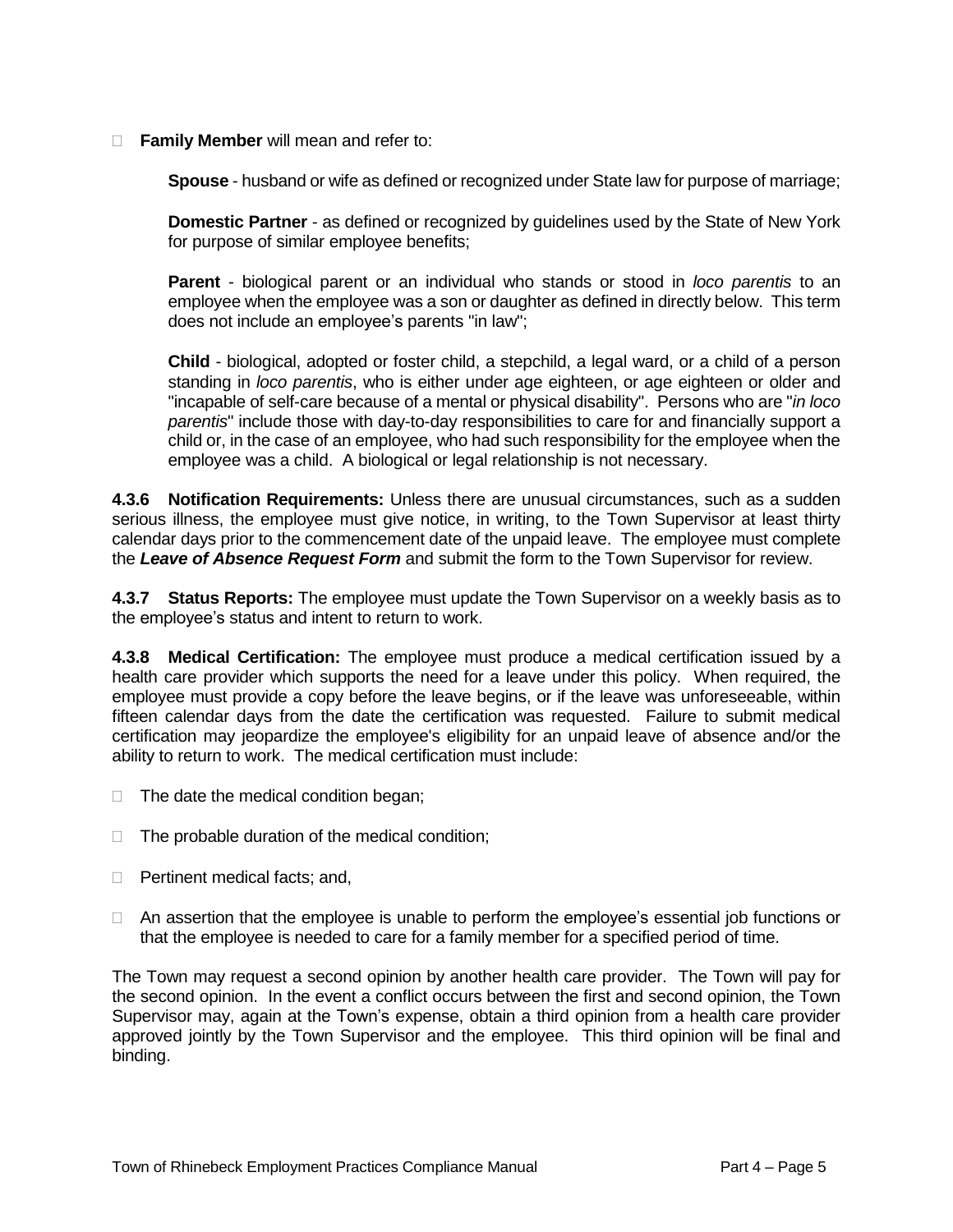**4.3.9 Leave for the Birth, Adoption or Foster Care Placement of a Child:** Leave for the birth of a child or the placement of a child for adoption or foster care must be taken within twelve months from the date of the birth or placement.

An employee must produce proper certification from the appropriate agency for an unpaid leave for the adoption or foster care of a child.

**4.3.10 Employment Restrictions During Leave of Absence:** While on an approved unpaid leave, the employee may not be employed by another entity during the same hours that the employee was normally scheduled to work for the Town of Rhinebeck.

**4.3.11 Use of Accrued Paid Leave Credits:** An employee taking leave for the **birth, adoption or foster placement of a child** or **to care for a child, spouse, domestic partner, or parent with a serious health condition** must first use all personal leave credits and then all vacation leave credits which will be included in the maximum twelve weeks of leave. The substitution of paid leave for unpaid FMLP leave does not extend the twelve-week period.

For leaves taken due to the **employee's own serious health condition**, the employee must first use all sick leave credits, then all personal leave credits, and then all vacation leave credits, which will be included in the maximum twelve-week period. However, in the event that the paid leave credits are greater than the maximum twelve-week period, an employee may use paid leave credits to extend the leave of absence beyond the twelve-week period, up to a maximum of one year. If, after the completion of the one-year leave of absence, the employee is medically unable to return to work (as determined by a health care provider) and the employee has leave credits remaining, the Town Board may authorize an extension of the employee's leave of absence until such benefits are exhausted. However, job reinstatement beyond the one-year leave of absence is not automatic and will be dependent upon job availability, in accordance with Civil Service Law Sections 71, 72 and 73, as applicable, and the Rules for the Classified Civil Service of Dutchess County.

**4.3.12 Accrual of Paid Leave Credits While On Unpaid Leave:** An employee will not accumulate vacation or sick leave while on an unpaid leave. An employee will not receive holiday pay for any holidays that may occur while on an unpaid leave of absence.

**4.3.13 Medical Insurance:** During the unpaid leave, an employee's eligibility status for medical insurance coverage will not change. All employee contributions must be paid on a timely basis in order to maintain the continuous coverage of benefits. Contributions will be at the same level as if the employee was working. Coverage will cease if payments are not made within a thirty-calendar day grace period of the due date. Premium payments or policy coverage are subject to change. In the event the employee fails to return to work after the unpaid leave of absence period has expired, the Town may recover the premium that it paid for maintaining the coverage during any period of the unpaid leave except for the following circumstances:

The continuation, recurrence, or onset of a serious health condition of the employee or the employee's eligible family member with proper medical certification; or,

Circumstances beyond the employee's control, such as: parent chooses to stay home with a newborn child who has a serious health condition; employee's spouse or domestic partner is unexpectedly transferred to a job location more than 75 miles from the employee's work-site; the employee is laid off while on leave.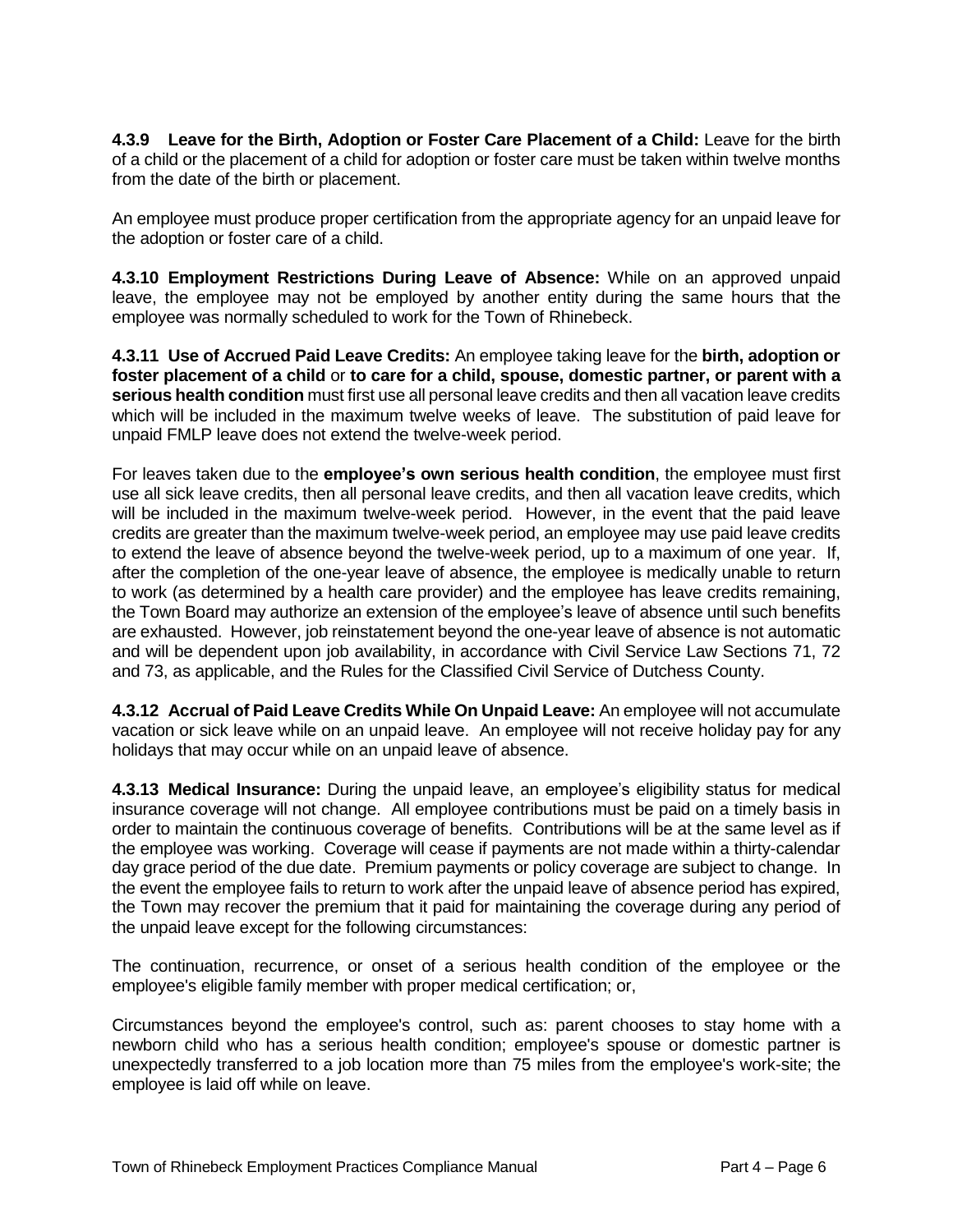Note: In the event the employee has accumulated paid leave credits that extend beyond the twelveweek period, the employee should refer to section in the Town's *Compensation and Benefits Manual* pertaining to Short Term Disability or Workers' Compensation regarding additional medical insurance coverage provisions.

**4.3.14 Workers' Compensation and Short-Term Disability Benefits:** Leaves taken under the Workers' Compensation Law or the Town's Short-Term Disability Policy may invoke the FMLP if the employee meets the eligibility criteria outlined in the eligibility section and the Town designates such leave as FMLP leave and properly notifies the employee of such designation.

In addition to leave provided under the Town's Family and Medical Leave Policy, employees may be eligible for a leave of absence pursuant to Civil Service Law Section 71. Section 71 provides that covered employees shall be entitled to a leave of absence for at least one cumulative year (unless found to be permanently disabled) when disabled due to an occupational injury or disease as defined in the Workers' Compensation Law. This leave runs concurrently with the designated Family and Medical Leave. Employees should consult with the Town Supervisor for further details regarding this provision.

**4.3.15 Return to Work:** The following conditions for returning to work will apply:

**Medical Statement** - Before resuming employment, an employee must submit a statement from the employee's health care provider indicating that the employee is able to return to work either with or without restrictions.

**Early Return** - An employee who intends to return to work earlier than anticipated must notify the Town Supervisor at least five business days prior to the date the employee is able to return.

**No Return** - An employee who fails to return from an FMLP leave of absence at the scheduled expiration date without giving proper notice or receiving proper authorization shall be conclusively presumed to have voluntarily resigned from employment.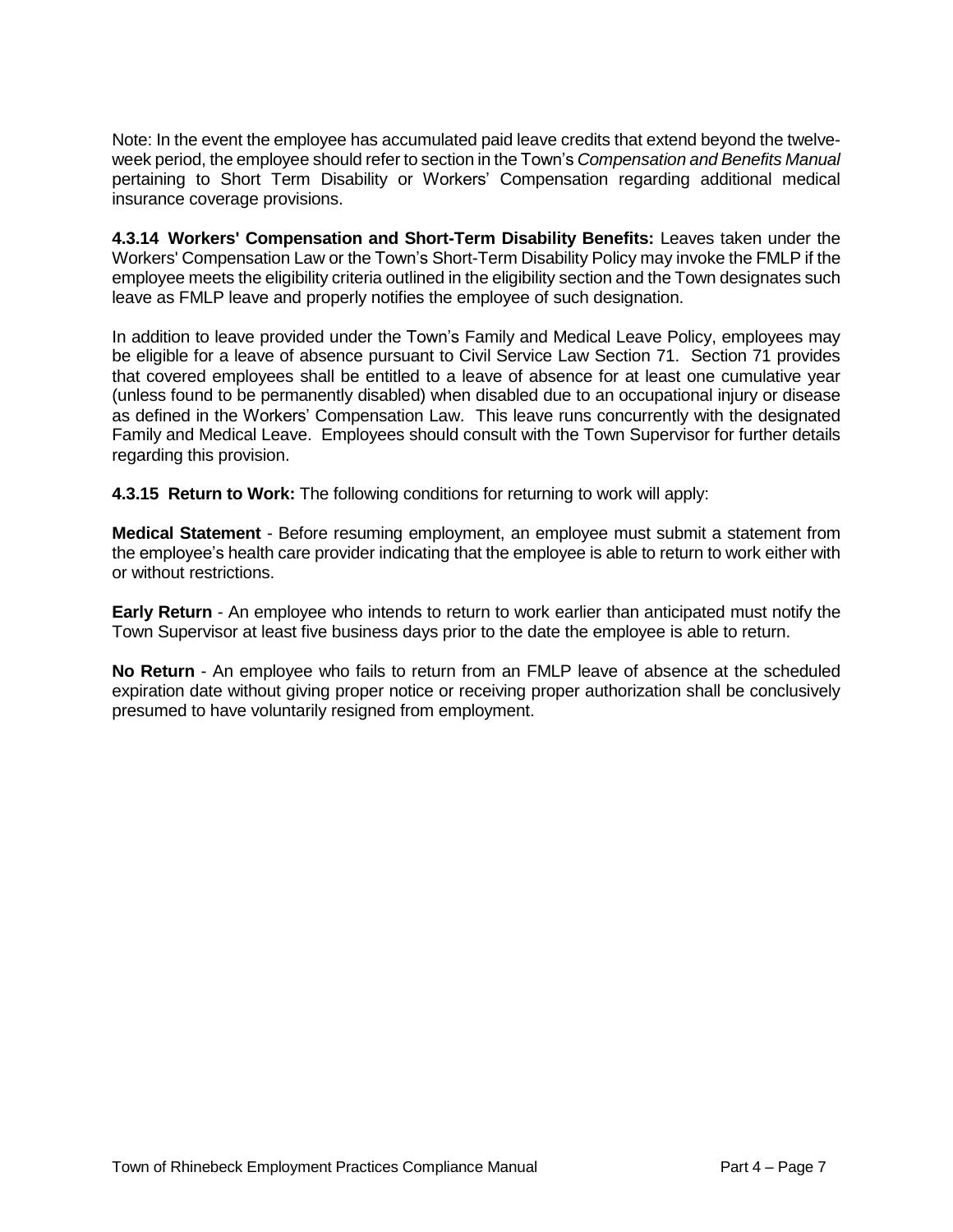#### **4.4 Unpaid Leaves of Absence**

**4.4.1 General Terms:** Absences taken beyond an employee's leave accruals shall be considered unauthorized (AWOL) unless prior written approval has been given from the Town Board. Subject to the approval of the Town Board, unpaid leaves of absence may be available to an employee for personal reasons including, but not limited to, family responsibilities and education.

**4.4.2 Request for Unpaid Leave:** The employee must submit such request and the reasons for the leave, in writing, to the Town Supervisor as soon as reasonably possible prior to planned commencement of the requested leave. The Town Board has sole discretion in approving such leave.

**4.4.3 Return to Work:** An employee who fails to return from an unpaid leave of absence at the scheduled expiration date without giving proper notice or receiving proper authorization shall be conclusively presumed to have voluntarily resigned from employment.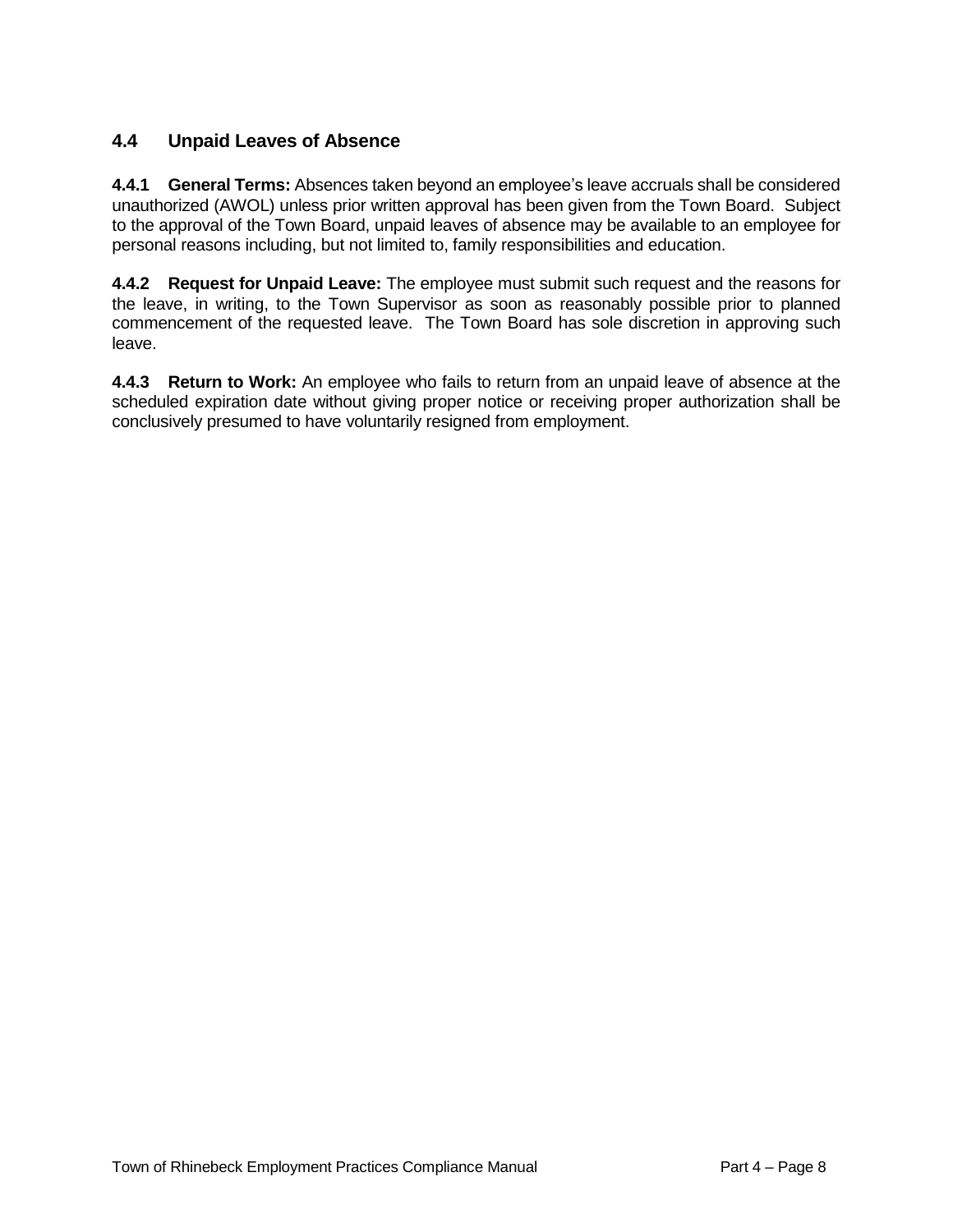# **PART 5 COMPLIANCE POLICIES**

#### **5.1 The Americans with Disabilities Act**

**5.1.1 Policy Statement:** It is the policy of the Town of Rhinebeck to comply with the provisions and spirit of the Americans with Disabilities Act and ensure equal employment opportunity for all qualified persons with disabilities. All employment practices, such as recruitment, hiring, promotion, demotion, layoff and recall, compensation, job assignments, job classifications, paid or unpaid leave, fringe benefits, training, employer-sponsored activities, including recreational or social programs, will be conducted so as not to discriminate unlawfully against persons with disabilities.

**5.1.2 Reasonable Accommodation:** Reasonable accommodation is available to all qualified employees and applicants with disabilities, unless it imposes an undue hardship on the Town and/or operations of a program. An employee who believes an accommodation is needed to perform the essential functions of the employee's job should contact the Town Supervisor.

**5.1.3 Pre-Employment Inquiries:** Pre-employment inquiries are made only regarding an applicant's ability to perform the duties of the position and not any disabling condition. Preemployment physical exams will only be requested when in compliance with the law.

**5.1.4 Complaint Procedure:** An employee who believes that the actions or words of an employee or non-employee have violated this policy should immediately report the behavior to the Town Supervisor. Refer to Section 5.5 - Complaint Procedure and Investigations for information regarding how to file a complaint and the Town's investigation procedures.

**5.1.5 Application of Policy:** This policy is for Town use only and does not apply in any criminal or civil proceeding. This policy shall not be construed as a creation of higher legal standard of safety or care in an evidential sense with respect to third party claims. Violations of this policy will only form the basis for Town administrative action. Violations of law will form the basis for civil and criminal sanctions in a recognized judicial setting.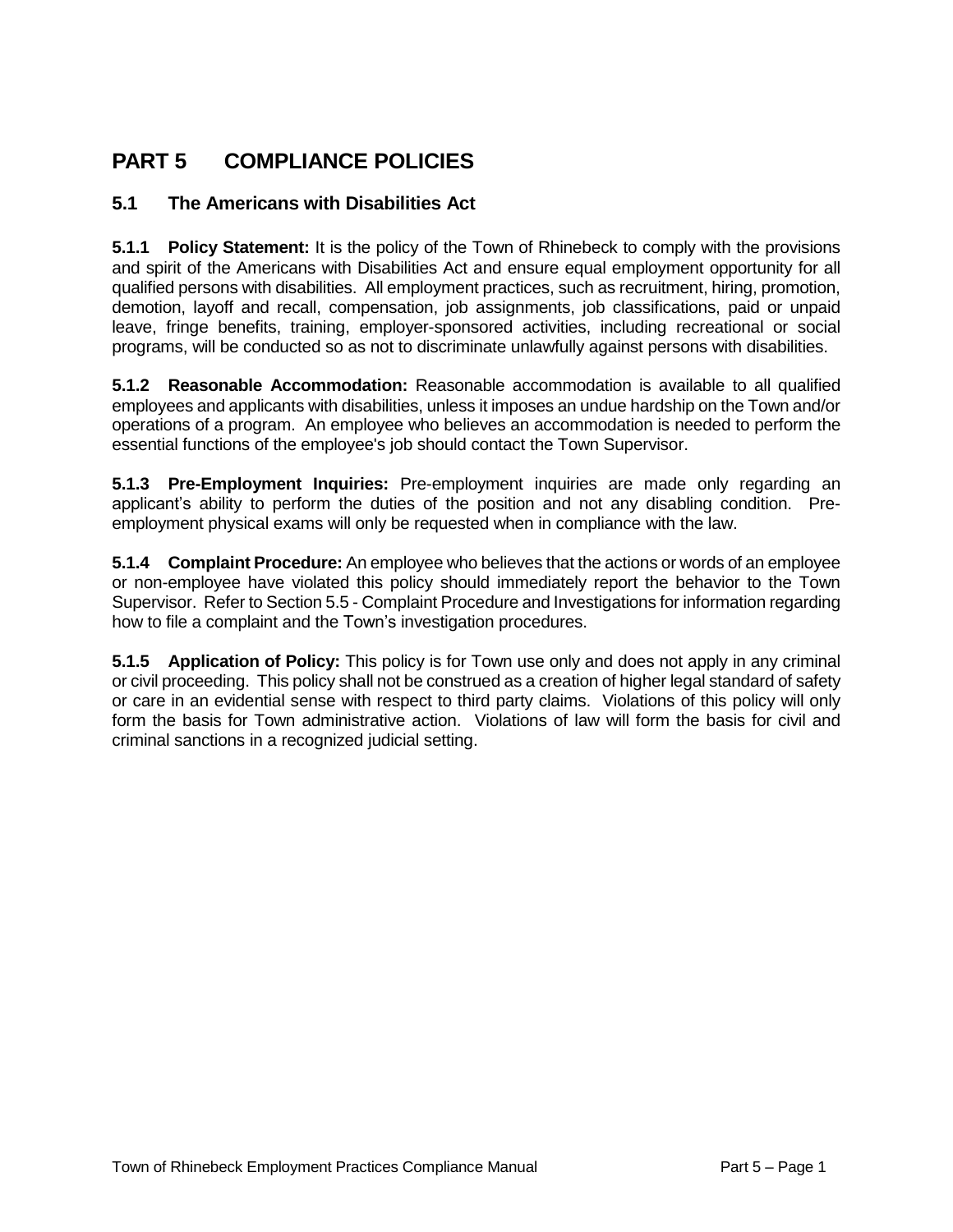#### **5.2 Equal Employment Opportunity**

**5.2.1 Policy Statement:** The Town of Rhinebeck is an Equal Opportunity Employer. The Town does not unlawfully discriminate on the basis of a person's race, color, national origin, religion, sex, sexual orientation, gender identity or expression, age, marital status, pregnancy, veteran status, disability, genetic predisposition or carrier status, arrest/conviction record, or any other protected class or status. This policy applies to all terms and conditions of employment including, but not limited to, recruiting, hiring, placement, promotion, termination, layoff, transfer, leave of absence, compensation, benefits, training, and social and recreational programs.

**5.2.2 Complaint Procedure:** An employee who believes that the actions or words of an employee or non-employee have violated this policy should immediately report the behavior to the Town Supervisor. Refer to Section 5.5 - Complaint Procedure and Investigations for information regarding how to file a complaint and the Town's investigation procedures.

**5.2.3 Application of Policy:** This policy is for Town use only and does not apply in any criminal or civil proceeding. This policy shall not be construed as a creation of higher legal standard of safety or care in an evidential sense with respect to third party claims. Violations of this policy will only form the basis for Town administrative action. Violations of law will form the basis for civil and criminal sanctions in a recognized judicial setting.

#### **5.3 Fair Treatment**

**5.3.1 Policy Statement:** Town of Rhinebeck recognizes the rich diversity of its employees and the varying cultures, backgrounds, and experiences they each bring to the workplace. The Town is committed to maintaining and promoting a work environment where similarities and differences are respected and valued. The Town will not tolerate harassment or discrimination of any kind in the workplace.

**5.3.2 Employee Responsibilities:** An employee is expected to treat coworkers, customers, vendors, suppliers, and other non-employees that the employee comes in contact with on the job with fairness, dignity, and respect. The Town prohibits any form of discrimination, harassment, or other offensive behavior targeted towards an individual based on legally protected factors, including but not limited to: race, religion, color, sex, age, national origin, marital status, pregnancy, veteran status, arrest/criminal record, disability, genetic predisposition or carrier status, or sexual orientation.

**5.3.3 Complaint Procedure:** An employee who believes that the actions or words of an employee or non-employee have violated this policy should immediately report the behavior to the Town Supervisor. Refer to Section 5.5 - Complaint Procedure and Investigations for information regarding how to file a complaint and the Town's investigation procedures.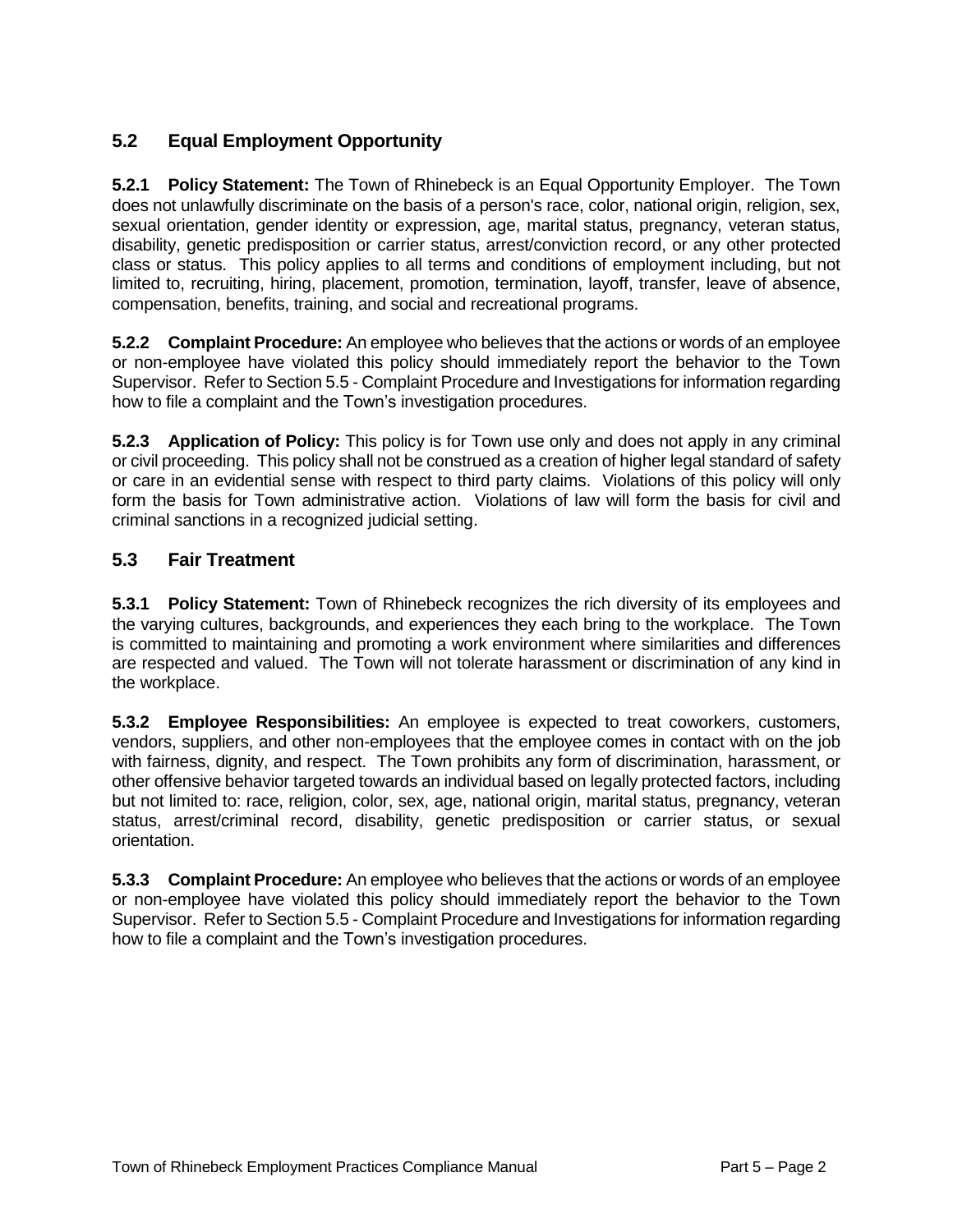#### **5.4 Sexual Harassment**

**5.4.1 Policy Statement:** The Town of Rhinebeck is committed to maintaining a professional work environment where employees and non-employees are free from any form of harassment, including sexual harassment. The Town takes all necessary measures to prevent sexual harassment in the workplace or, in the event it occurs, to stop the conduct immediately. The complaint procedure in Section 5.5 is intended to provide an effective mechanism for reporting and resolving promptly, complaints of sexual harassment without any risk of repercussion to a complaining employee or appointee for filing a complaint of sexual harassment in good faith.

**5.4.2 Applicability of Policy:** This policy applies to all Town employees, appointees, and Elected Officials regardless of supervisory level. Depending on the extent of the Town's exercise of control, this policy may be applied to the conduct of non-Town employees with respect to sexual harassment of Town employees and appointees in the workplace.

**5.4.3 Supervisory Responsibility:** Department Heads and supervisors are responsible for providing a work environment that is free from unsolicited, unwelcome, and intimidating behavior, including behavior of a sexual nature. A Department Head or supervisor must therefore take immediate and appropriate corrective action in the event the Department Head or supervisor is a witness to, or becomes aware of, any violations of this policy. The Department Head or supervisor is also responsible for immediately notifying the Town Supervisor of any policy violations.

**5.4.4 Definition of Sexual Harassment:** The Equal Employment Opportunity Commission (EEOC) defines sexual harassment as unwelcome sexual advances, requests for sexual favors, and other verbal or physical conduct of a sexual nature to an individual of the same or opposite when:

Submission to such conduct is made either explicitly or implicitly a term or condition of an individual's employment; or

Submission to, or rejection of, such conduct by an individual is used as the basis for employment decisions (e.g., promotion, termination, pay increase) affecting that individual; or

Such conduct has the purpose or effect of unreasonably interfering with an individual's work performance or creating an intimidating, hostile, or offensive working environment.

Further, sexual harassment refers to behavior that is not welcome, that is personally and objectively offensive, that fails to respect the rights of others, that lowers morale and that, therefore, interferes with an employee's or appointee's work performance and/or effectiveness or creates an intimidating, hostile or offensive working environment. Exposure to such conduct that serves to alter the terms and conditions of employment is prohibited by this policy and state and federal law.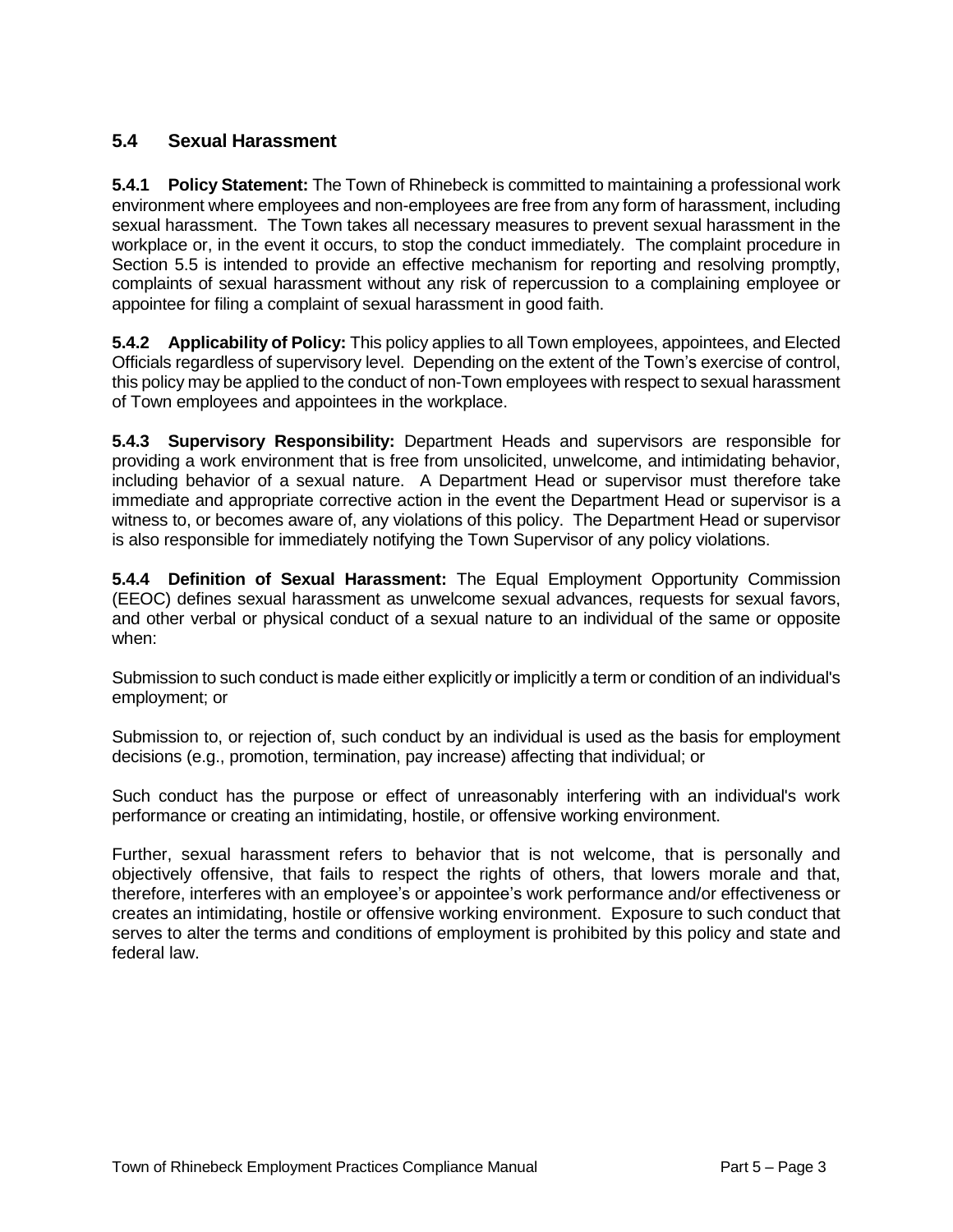**5.4.5 Forms of Sexual Harassment:** Unprofessional, inappropriate, or offensive conduct committed by a Department Head, supervisor, coworker, appointee, vendor, supplier, visitor, or any other non-employee is prohibited, even if the conduct is welcome by the recipient(s). Prohibited conduct includes, but is not limited to:

- A person in authority threatening or implying that a subordinate's acceptance or refusal of the such person's sexual advances will affect the subordinate's terms or conditions of employment (e.g., promotion, demotion, pay increase, termination).
- Verbal harassment of a sexual nature related to an employee's or appointee's gender, including sexual innuendoes, slurs, sexual slurs, suggestive, derogatory, insulting or lewd comments or sounds, whistling, jokes of a sexual nature, sexual propositions and/or threats.
- Sexually oriented comments about an employee's or appointee's body that are unwelcome and/or unreasonably interfere with an employee's or appointee's work performance or create an intimidating, hostile, or offensive working environment.
- Any sexual advance that is unwelcome or any demand for sexual favors.
- Sexually suggestive written, recorded or electronically transmitted material, showing or displaying pornographic or sexually explicit objects or pictures, graphic commentaries, leering or obscene gestures in the workplace such that it unreasonably interferes with an employee's or appointee's work performance or creates an intimidating, hostile, or offensive working environment.
- Physical contact of any kind, which is not welcome, including touching, grabbing, hugging, fondling, jostling, petting, pinching, coerced sexual intercourse or sexual relations, assault or intentional brushing up against a person's body.

**5.4.6 Complaint Procedure:** An employee or appointee who believes that the actions or words of an employee or non-employee have violated this policy should immediately report the behavior to the Town Supervisor. Refer to Section 5.5 - Complaint Procedure and Investigations for information regarding how to file a complaint and the Town's investigation procedures.

**5.4.7 Employee Rights:** Nothing in this policy should be construed as in any way limiting employees' or appointee's rights to use the Dispute Resolution Procedure as described in Part 6 of this Employment Practices Compliance Manual.

**5.4.8 Disciplinary Action:** Any employee, appointee or Elected Official who is found to have committed an act of sexual harassment will be subject to disciplinary action, including termination of employment.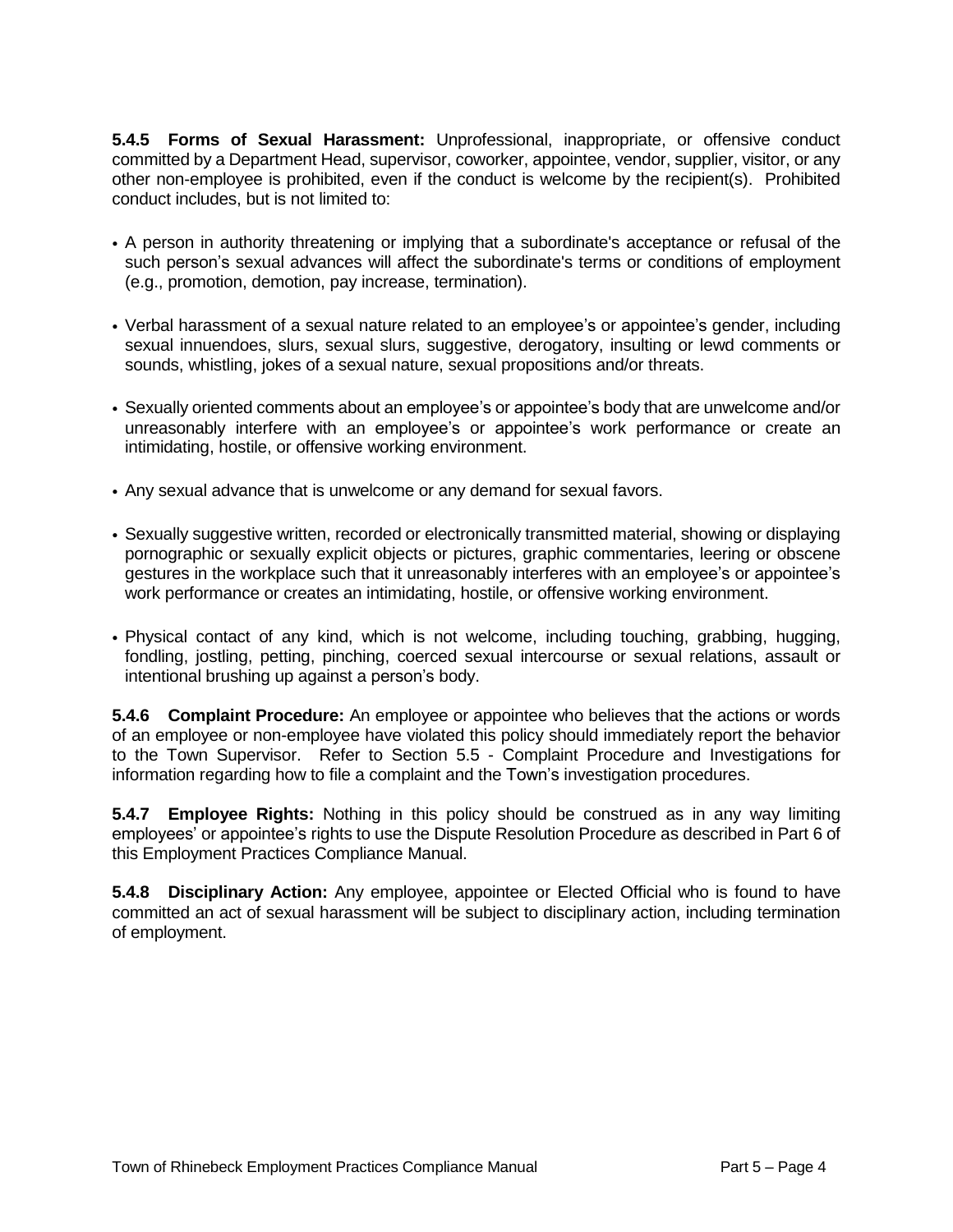#### **5.5 Complaint Procedure and Investigations**

**5.5.1 Policy Statement:** Town of Rhinebeck takes all complaints of discrimination, harassment, and sexual harassment seriously. A comprehensive complaint procedure has been developed to address any complaints received from employees and non-employees. This procedure is not intended to restrict an individual's rights to make a complaint to a federal or state agency.

**5.5.2 Reporting Policy Violations:** An employee or appointee who believes that the actions or words of a Department Head, supervisor, coworker, appointee, vendor, supplier, visitor, customer, or any other non-employee has violated the Town's ADA, Equal Employment Opportunity, Diversity and Fair Treatment, Sexual Harassment, or Violence in the Workplace policy should immediately report any perceived violation of this policy to the Town Supervisor. In the event the employee or appointee is unable to discuss this matter with the Town Supervisor, the complaint should be reported in writing to a member of the Town Board.

**5.5.3 Investigation of Complaint:** Generally, investigation of a complaint will be conducted by someone appointed by the Town Supervisor. In the event the Town Supervisor is named in the complaint or is involved in the incident, the Town Board will appoint an individual to conduct the investigation. All complaints will be investigated discreetly and promptly. An investigation generally involves talking with the parties involved as well as any witnesses. All employees and appointees are required to cooperate in an investigation.

**5.5.4 Confidentiality:** Complaints will be handled and investigated in a manner that is as impartial and confidential as possible. In no event will information concerning a complaint be released by the Town, to third parties, or to anyone within Town employment who is not directly involved in the investigation of the complaint unless otherwise required by law. An employee's or appointee's confidentiality will be protected to the greatest extent possible, consistent with conducting a full investigation. However, the Town cannot guarantee complete confidentiality.

**5.5.5 Retaliation:** Town of Rhinebeck will not retaliate, intimidate, coerce, threaten, discriminate, or otherwise take any adverse employment action against an employee or appointee who files a complaint or who participates in an investigation. Likewise, the Town prohibits an employee or appointee from retaliating against a coworker or non-employee for filing a complaint and/or participating in an investigation.

**5.5.6 Policy Violations:** Any employee or appointee who violates the Town's ADA, Equal Employment Opportunity, or Diversity and Fair Treatment, Sexual Harassment, or Violence in the Workplace policy or who retaliates against a coworker or non-employee will be subject to disciplinary action, including termination of employment.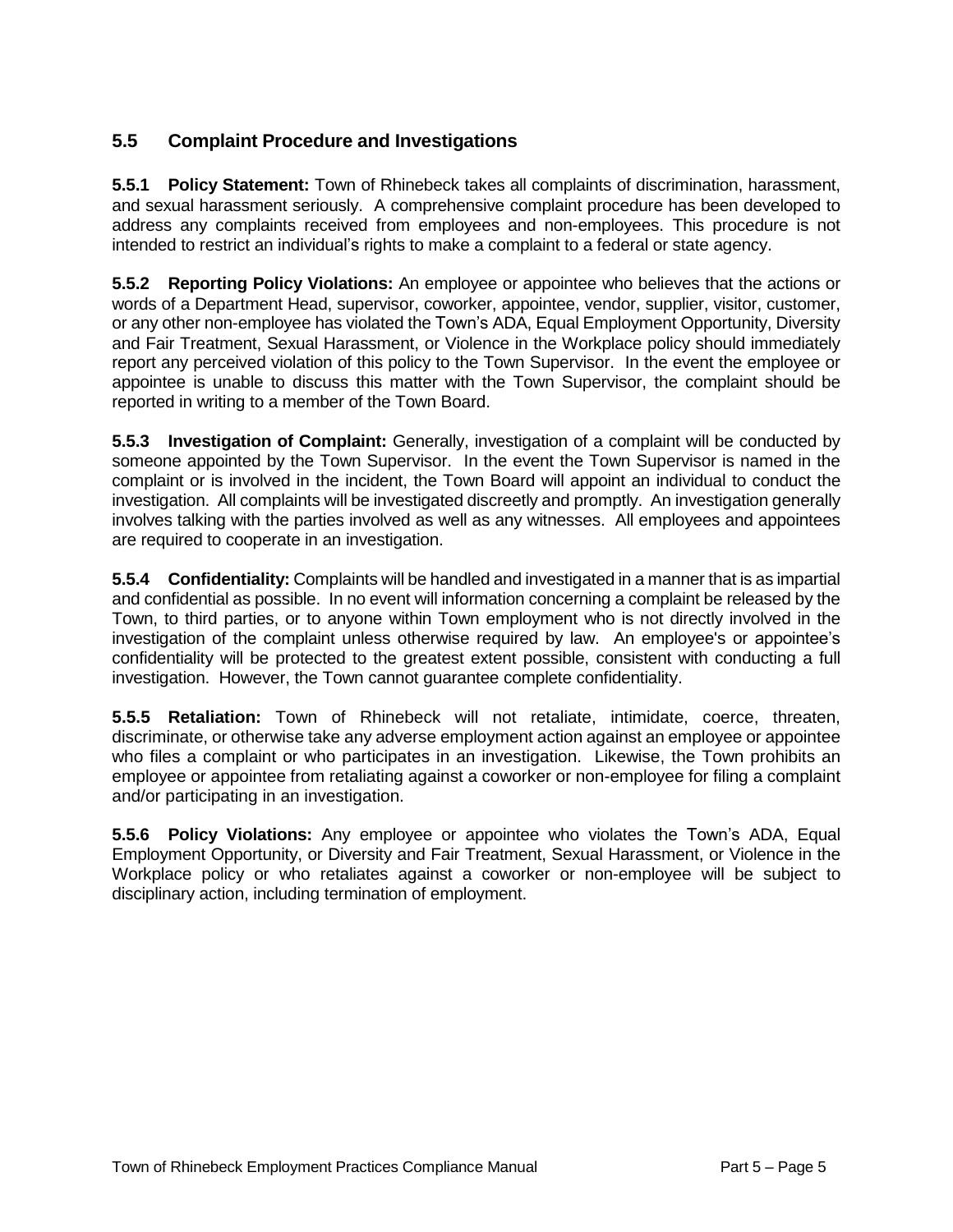#### **5.6 Drug-Free Workplace**

**5.6.1 Statement of Compliance:** The Federal Drug-Free Workplace Act of 1988 is applicable to all recipients of Federal grants. In order to receive federal funds, the Town must certify to the granting Federal agency that it will provide a drug-free workplace in accordance with the legislation. As a recipient of Federal grants, the Town hereby complies with the requirements of the Drug-Free Workplace Act by adopting the following policy and drug-free awareness program:

**5.6.2 Policy Statement:** It is the policy of the Town of Rhinebeck that the unlawful manufacture, distribution, dispensation, possession, or use of an illegal controlled substance as defined in the Federal Act, is prohibited on the job or at the workplace.

**5.6.3 Sanctions:** The unlawful manufacture, distribution, dispensation, possession or use of a controlled substance is strictly prohibited in all workplaces and work-sites. An employee or appointee who is found to have violated this prohibition may be referred for counseling or rehabilitation and satisfactory treatment and/or may be subject to criminal, civil and disciplinary penalties, including termination of employment.

**5.6.4 Notification of Federal Agency:** Each employee and appointee must abide by this policy and notify the Town Supervisor of any criminal drug statute conviction for a violation occurring in the workplace within five calendar days of the conviction. Thereafter, the Town will notify the granting federal agency within ten calendar days after receiving notice from an employee of such a conviction or otherwise receiving actual notice of such conviction. In addition, within thirty calendar days of receiving notice of a conviction, the Town will take disciplinary action against the employee or appointee and/or require such employee or appointee to satisfactorily participate in a substance abuse or rehabilitation program pursuant to Sections 702 and 703 of the Drug-Free Workplace Act.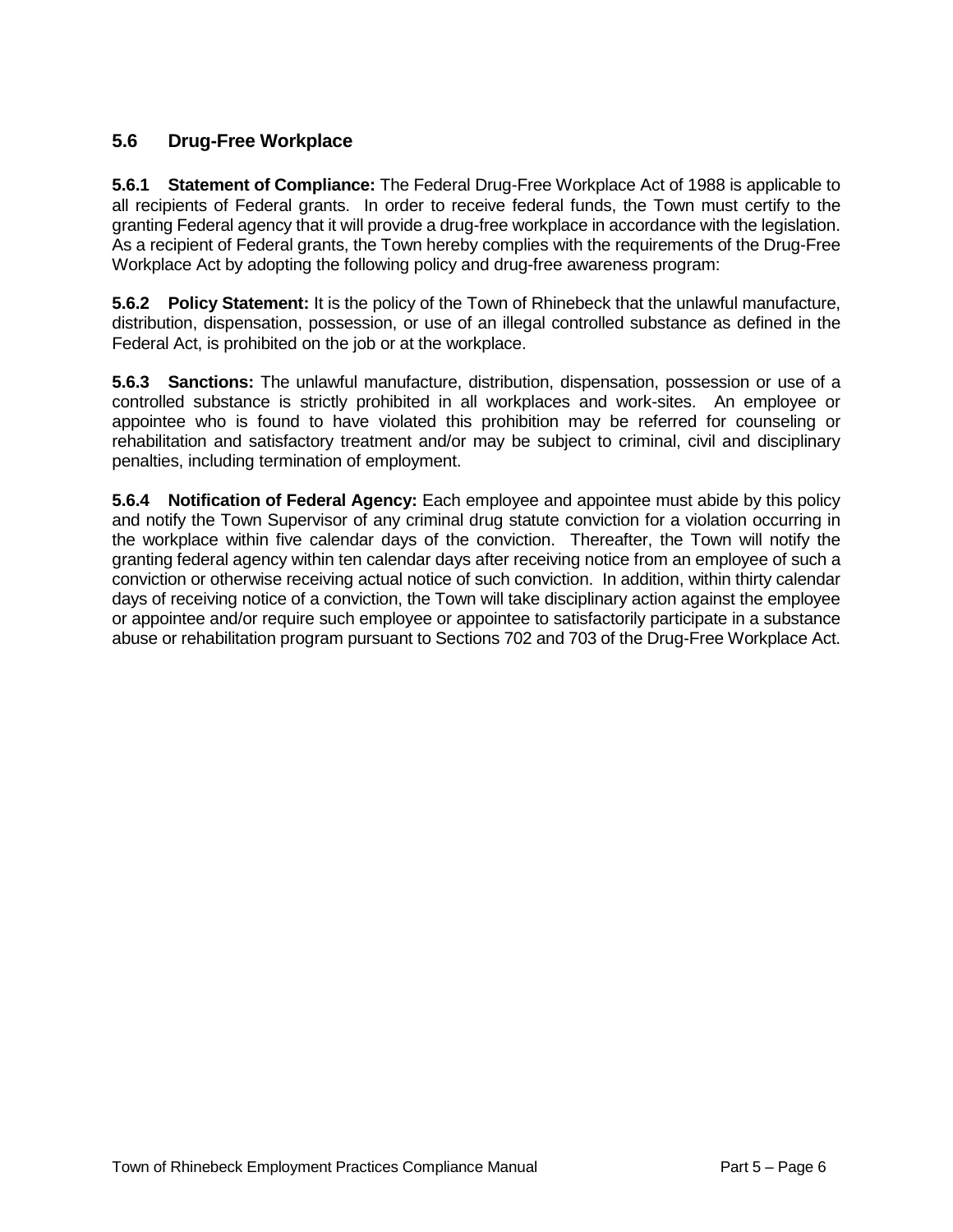## **PART 6 DISPUTE RESOLUTION**

#### **6.1 Dispute Resolution Procedure**

**6.1.1 Definition of Dispute:** For the purpose of this Employment Practices Compliance Manual, a "dispute" will mean a claimed violation, misinterpretation, or inequitable application of any of the expressed provisions of this Employment Practices Compliance Manual.

**6.1.2 Step One:** An employee or appointee who claims to have a dispute may present the dispute to the Town Supervisor. The dispute must be submitted, in writing, within thirty calendar days from knowledge of the occurrence or from when the employee or appointee should have had knowledge.

The written dispute must specify the date of submission, the name of the employee or appointee, the date the dispute arose, the nature of the dispute, the provision of the Employment Practices Compliance Manual that was allegedly violated, misinterpreted, or inequitably applied, a statement of facts (including dates), and the remedy sought.

Within seven calendar days after receiving the dispute, the Town Supervisor will meet with the employee or appointee. Within seven calendar days after the meeting, the Town Supervisor will issue a written response to the dispute, which will be given to the employee or appointee and placed in the employee's or appointee's personnel file.

**6.1.3 Step Two:** In the event the employee or appointee is not satisfied with the response from the Town Supervisor, the employee or appointee may submit the matter to the Town Board by filing a Request for Hearing with the Town Clerk. The Request for Hearing must be submitted, in writing, within seven calendar days from receiving the response from the Town Supervisor, or from when said response should have been received. The Request for Hearing must include a written statement of the dispute as outlined in Step One, above.

The Town Board will set the time and place for the hearing. The conduct of the hearing will be under the exclusive jurisdiction and control of the Town Board. All decisions rendered by the Town Board will be final and binding.

Final decisions on disputes will not be precedent-setting or binding on future disputes unless they are stated as official Town policy.

The Town Board may, at its discretion, refuse to proceed with any dispute it determines is improper or baseless under this policy.

**6.1.4 Union-Represented Employees:** *An employee who is a member of a collective bargaining unit should refer to the collective bargaining agreement to determine if the employee's dispute may be subject to the grievance procedure contained in the collective bargaining agreement*.